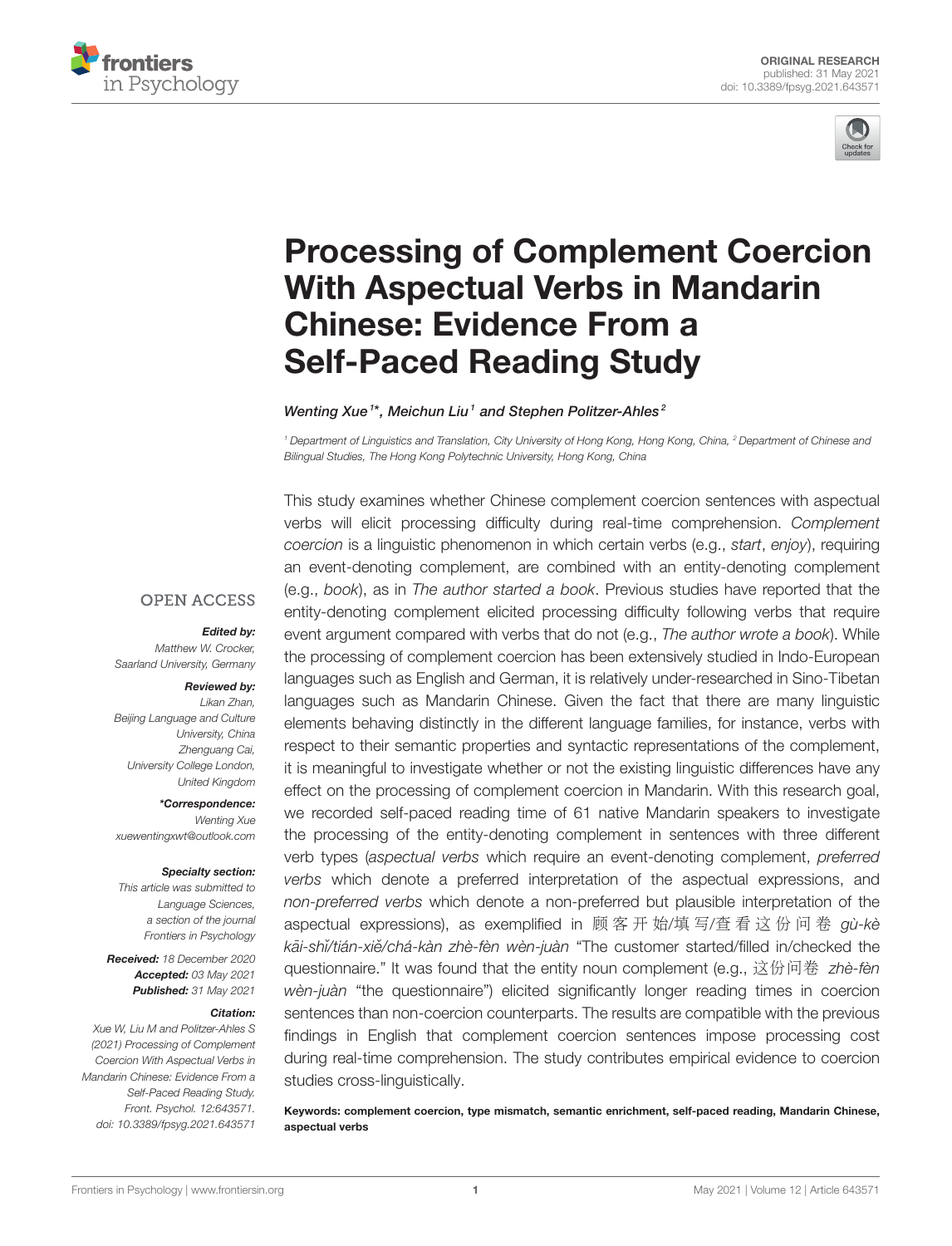# INTRODUCTION

Sentence comprehension is an intriguing and complex system in which comprehenders often have to go beyond what is explicitly expressed to infer additional information. This process may sometimes incur processing cost.

One linguistic phenomenon involving information not explicitly expressed is complement coercion, which involves repairing a semantic type mismatch between an event-selecting verb and an entity-denoting complement [\(Pustejovsky, 1991,](#page-10-0) [1995;](#page-10-1) [Jackendoff, 1997\)](#page-10-2). This phenomenon is found in sentences such as (1) below. The verb start appears to be an event-selecting verb, which normally takes an eventive complement, as started reading the novel in (1a). But this verb can also co-occur with a nominal complement denoting an entity, as started the novel in (1b). What is noticeable in (1b) is that there is a type clash between the verb and its nominal complement, which does not overtly indicate what activity Mary started doing. To remedy the clash, the noun complement is supposed to undergo a type shift from an entity to an event (i.e., changing the meaning of the novel to something like "the process of reading the novel") so that it meets the selectional restriction of the verb.

1. (a) Mary started reading the novel. (b) Mary started the novel.

Expressions requiring complement coercion have been reported to trigger processing difficulty compared to those no need of complement coercion (e.g., [McElree et al., 2001;](#page-10-3) Traxler et al., [2002;](#page-11-0) [Pickering et al., 2005;](#page-10-4) [Frisson and McElree, 2008;](#page-10-5) [Kuperberg et al., 2010;](#page-10-6) [Husband et al., 2011;](#page-10-7) [Lai, 2017;](#page-10-8) Spalek and Tomaszewicz, [2018\)](#page-11-1). This topic has been well-studied in Indo-European languages such as English, German, but is relatively under-researched in Sino-Tibetan languages such as Mandarin Chinese. Therefore, the current study will examine the processing of complement coercion in Mandarin Chinese with a selfpaced reading paradigm, focusing on aspectual verbs which are acknowledged as typical event-selecting verbs, and according to some studies (e.g., [Katsika et al., 2012\)](#page-10-9), the most prominent coercing verbs.

## PROCESSING DIFFICULTY OF COMPLEMENT COERCION REPORTED IN PREVIOUS STUDIES

A number of psycho/neurolinguistic studies have reported that processing expressions that require complement coercion is more taxing than processing non-coercion controls (e.g., [McElree et al.,](#page-10-3) [2001,](#page-10-3) [2006;](#page-10-10) [Piñango and Zurif, 2001;](#page-10-11) [Traxler et al., 2002,](#page-11-0) [2005;](#page-11-2) [Pickering et al., 2005;](#page-10-4) [Pylkkänen and McElree, 2007;](#page-10-12) Frisson and McElree, [2008;](#page-10-5) [Baggio et al., 2010;](#page-10-13) [Kuperberg et al., 2010;](#page-10-6) [Husband et al., 2011;](#page-10-7) [Katsika et al., 2012;](#page-10-9) Husband and Politzer-Ahles, [2016;](#page-10-14) [Delogu et al., 2017;](#page-10-15) [Lai, 2017;](#page-10-8) [Zarcone et al., 2017;](#page-11-3) [Spalek and Tomaszewicz, 2018\)](#page-11-1). For example, [McElree et al.](#page-10-3) [\(2001\)](#page-10-3) had participants read sentences such as The secretary \_\_\_\_ the memo before the annual sales conference, with one of three types of verbs preceding the critical noun phrase the memo: (a) Coercing verbs (e.g., begin, enjoy), which semantically select for an event-denoting complement; (b) Preferred verbs (e.g., type), which trigger preferred interpretation for coercion sentences; (c) Non-preferred verbs (e.g., read), which trigger non-preferred but plausible interpretation for coercion sentences. It was found that the memo is slower to process in the coercion context than the other contexts. In their event-related potentials study, [Kuperberg et al. \(2010\)](#page-10-6) found an N400 effect for coerced complement nouns compared with non-coerced ones during the real-time comprehension.

Three different explanations have been proposed to account for why objects that trigger coercion elicit more processing demands relative to objects that don't. One explanation is that the processing cost is related to semantic processes particular to these sorts of coercion-eliciting sentences (i.e., the reading time slowdown reflects the additional time taken to change the semantic type of the object, or, more likely, to recover from noticing the type mismatch between the verb and the object) (e.g., [McElree et al., 2001;](#page-10-3) [Traxler et al., 2002,](#page-11-0) [2005;](#page-11-2) Frisson and McElree, [2008;](#page-10-5) [Pylkkänen et al., 2009;](#page-10-16) [Baggio et al., 2010;](#page-10-13) [Kuperberg et al., 2010;](#page-10-6) [Spalek and Tomaszewicz, 2018\)](#page-11-1). These processes lead to an enriched form of semantic composition [\(Jackendoff, 1997\)](#page-10-2). The alternative account, offered by surprisal theory [\(Hale, 2001;](#page-10-17) [Levy, 2008\)](#page-10-18), maintains that the processing cost results more likely from the relatively lower predictability (thus, high surprisal) of the entity-denoting object preceded by an event-taking verb [\(Delogu et al., 2017\)](#page-10-15). Under this account, the processing cost observed is not specific to complement coercion, but is just a reflection of what always happens when comprehenders encounter less-expected input. Another account, resorting to lexical functions encoded in the coercing verbs, addresses that the coercing verbs lexically encode a set of dimensions (e.g., spatial, temporal, eventive, informational). The multiple dimensions are selected in a given context to have one mapping on the denotation of the object (Piñango and Deo, [2016\)](#page-10-19). The account suggests that reading time slowdowns of complement coercion are more likely yielded from the ambiguity of multiple dimension readings and the selection of the exact dimension mapped onto the denotation of the object argument, rather than the type-shifting operations to repair the type mismatch [\(Lai, 2017\)](#page-10-8). The issue of whether these reading time slowdowns reflect specific semantic operations or domaingeneral surprisal is outside of the scope of the current study. The main purpose of the present study is to examine whether Chinese sentence comprehension also shows this processing phenomenon, regardless of what its locus is; this can pave the way to further investigate the locus of the effect in future followup studies.

## COMPLEMENT COERCION IN MANDARIN CHINESE

As mentioned above, the processing of complement coercion has been studied extensively in Indo-European languages (e.g., English, German). While there has little psycholinguistic research on complement coercion in Mandarin, there have been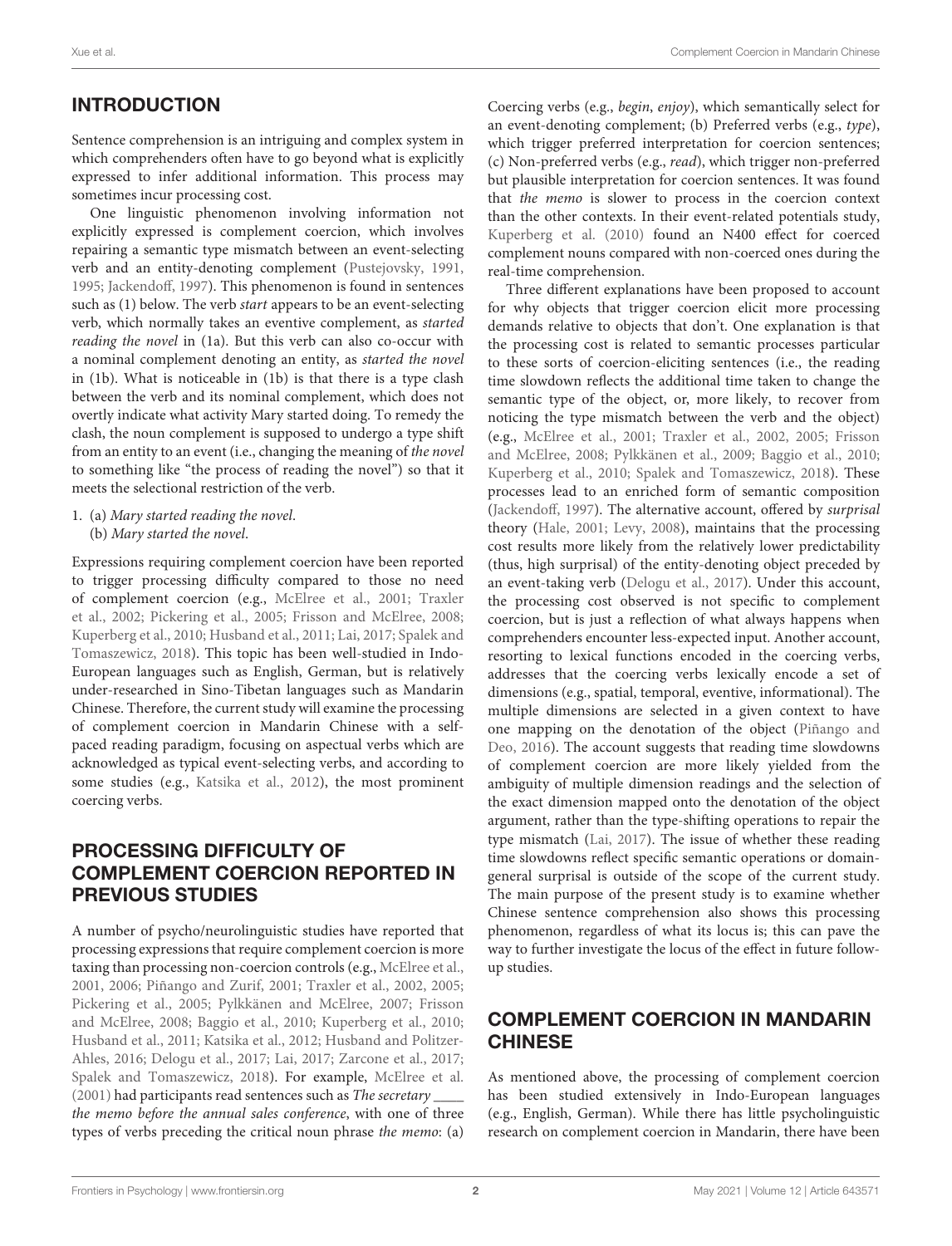several corpus-based and metalinguistic examinations of the phenomenon [\(Lin and Liu, 2005;](#page-10-20) [Liu, 2005;](#page-10-21) [Lin et al., 2009;](#page-10-22) Hsu and Hsieh, [2013;](#page-10-23) [Song, 2015;](#page-10-24) [Xue et al., 2020\)](#page-11-4).

[Lin and Liu \(2005\)](#page-10-20) claimed that complement coercion does not occur in Mandarin. They found that a Mandarin example sentence 张三开始一本书 Zhāng-sān kāi-shǐ yī-běn shū, directly translated from the English complement coercion sentence John began a book, is judged as unnatural by native Mandarin speakers, even though the English sentence is acceptable to native English speakers. They argued that the Mandarin version is only acceptable if a verb is inserted between the matrix verb  $\#$  $\sharp\sharp$  kaishi "start/begin" and the noun phrase  $\rightarrow \pm \pm \gamma i$ -běn shū "a book" to explicitly express an event associated with the complement referent, e.g., 读  $\frac{d\mathbf{x}}{dt}$  "read" or  $\frac{d\mathbf{x}}{dt}$  "write". Their claims are based on introspection, however, rather than on surveys, and it is likely that their observations about Mandarin would also apply to English (i.e., most English speakers would also find John began reading a book more acceptable than John began a book); this challenges the conclusion that Mandarin is fundamentally different from English.

Their claim that Mandarin does not have complement coercion has also been challenged by subsequent studies providing evidence for complement coercion in Mandarin [\(Liu,](#page-10-21) [2005;](#page-10-21) [Lin et al., 2009;](#page-10-22) [Hsu and Hsieh, 2013;](#page-10-23) [Song, 2015;](#page-10-24) [Xue et](#page-11-4) al., [2020\)](#page-11-4). [Liu \(2005\)](#page-10-21) presented a case study of the transitive use of the manner-denoting verb  $E$  gǎn "rush" in the construction ( $E$ Gan + Noun) from the perspective of Construction Grammar [\(Goldberg, 1995\)](#page-10-25). She found that the meaning of the construction cannot be directly retrieved from either the verb or the noun but has to be constructionally coerced into the proper interpretation. For instance, 赶报告 *gǎn bào-gào* "rush (to finish) a paper" requires a semantic inference from the noun's denotation to retrieve the under-specified activity, i.e., "writing the paper". Subsequently, [Lin et al. \(2009\)](#page-10-22) and [Hsu and Hsieh \(2013\)](#page-10-23) demonstrated that these constructions occur in natural corpora. Most recently, [Xue et al. \(2020\)](#page-11-4) conducted an acceptability task to ask native Mandarin speakers to judge the acceptability of Mandarin sentences with complement coercion construction. The results showed that the coercion sentences, similar to noncoercion counterparts, are acceptable to native speakers, but just with relatively lower ratings. The linguistic phenomenon is also elaborated by [Song \(2015\)](#page-10-24) from the perspective of Generative Lexicon [\(Pustejovsky, 1995\)](#page-10-1). But Song also claimed that the linguistic phenomenon is less pervasive in Mandarin compared with English, because some Mandarin equivalents of the English coercing verbs (e.g., 试图/企图 shì-tú/qǐ-tú "attempt") are not available in the coercion construction in Mandarin. But the presence of verbs that can coerce objects in English while their Mandarin translation equivalents cannot do so is not proof that coercion is less frequent in Mandarin than in English, because there are also converse cases (verbs that can coerce their complements in Mandarin, such as  $# \xi$  găn "rush to finish", but whose English translation equivalents cannot do so). In addition, [Song](#page-10-24) [\(2015,](#page-10-24) p. 150–151) claimed that some of the Mandarin equivalents of English coercing verbs, such as  $\#$   $\#$  kai-shi "begin/start", cannot combine with a complement denoting an entity, and have weaker/little potential for coercion.

If the above-mentioned two claims in Song's study are true, i.e., (1) complement coercion is less pervasive in Mandarin compared to in English, and (2) Mandarin event-selecting verbs trigger weaker/little coercion to the entity complement, then it is quite possible that Mandarin sentences with complement coercion structure may not elicit processing cost.

Although complement coercion in Mandarin has drawn attention of Chinese linguists, little empirical evidence has been provided to figure out the underlying processing mechanism of this sentence structure. To our knowledge, only Xue and Liu [\(2020\)](#page-11-5) conducted a pilot study of self-paced reading to examine the processing profile of the entity-denoting noun complement preceded by a wide range of event-selecting verbs (e.g., aspectual verbs, psychological verbs, other verbs etc.). Their findings showed that significantly longer reading time was not found on the entity noun of coercion sentences where the type mismatch occurs; instead, it was found on the word directly after the noun. The result reflects a typical spill-over effect; but it is also probably due to the inclusion of semantically heterogeneous stimuli with various verb types in coercion condition, as pointed out by the authors themselves. Therefore, it is necessary to refine the study by examining the coercion processing with well-controlled stimuli, saying, only with aspectual verbs whose meaning introduces the initiation, termination, or continuation of an activity [\(Levin, 1993\)](#page-10-26); they have been acknowledged to be typical event-selecting coercing verbs, and have been argued by [Song \(2015\)](#page-10-24) to have weaker/little potential for coercion in Mandarin.

The current self-paced reading experiment was designed to investigate whether or not the entity noun would exhibit reading time slowdowns when preceded by aspectual verbs requiring an eventive complement, compared to when preceded by verbs not requiring an eventive complement. We predicted that although there are differences in terms of specific characteristics of lexical semantics between Mandarin and English event-selecting verbs, as pointed out in [Song \(2015\)](#page-10-24), the fundamental processing mechanism of complement coercion may be identical; thus, the Mandarin expressions with aspectual verbs would yield longer reading time than those without event-selecting verbs.

# METHODS

This study was carried out in accordance with the Declaration of Hong Kong, and was approved by the Ethics Committee of the Department of Linguistics and Translation, City University of Hong Kong.

## Participants

Sixty-one native Mandarin speakers (37 women and 24 men; age: *mean* = 25 years;  $range = 19-30$  from City University of Hong Kong were recruited for the current experiment. All participants had normal or corrected to normal vision, and none of them reported any language disorder. They all gave their written informed consent to the participation, and received a monetary reward after completing the experiment.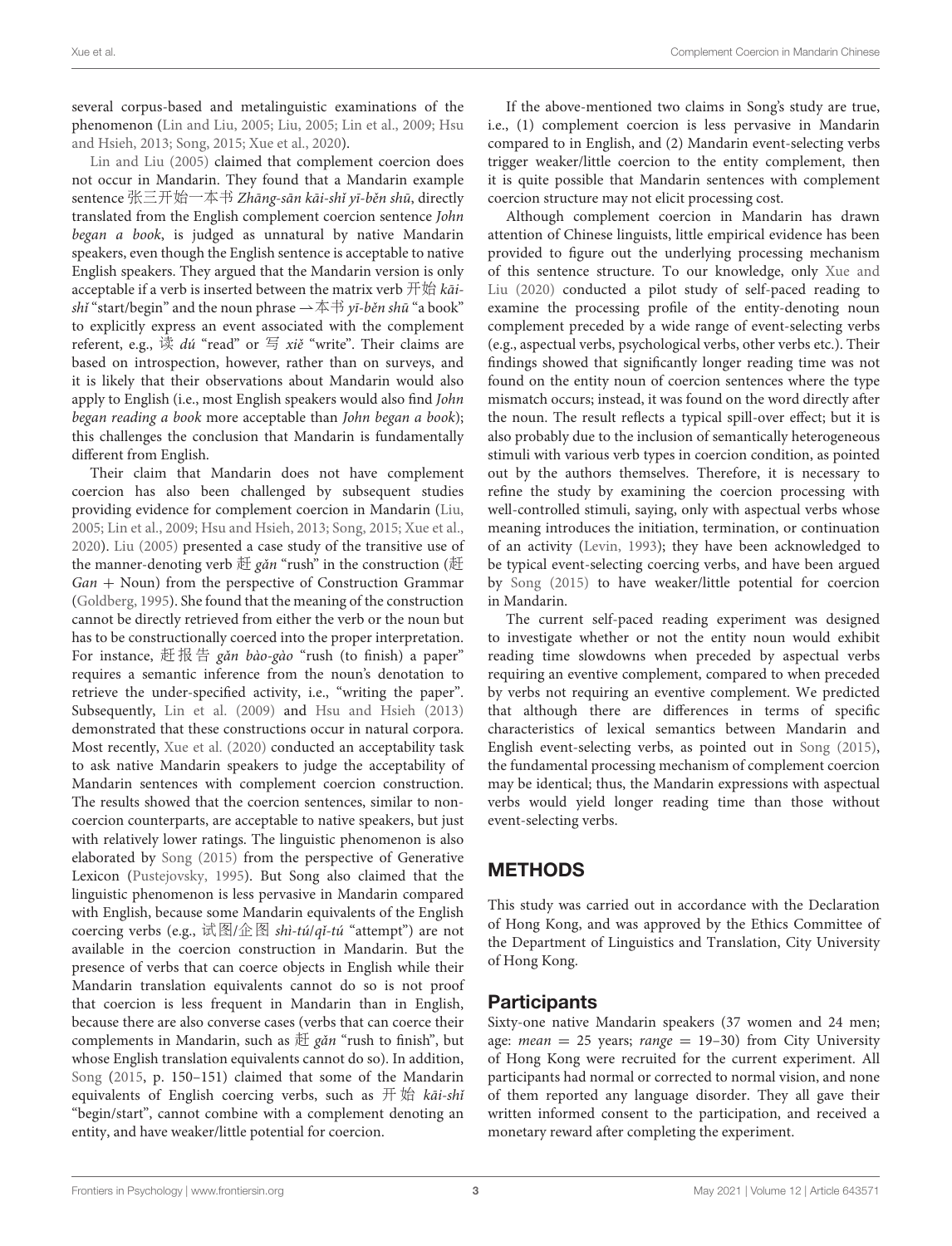#### **Materials**

Thirty-two triplets of experimental stimuli were generated for the self-paced reading experiment, all with 14–16 characters. An example of the materials is presented in **[Table 1](#page-3-0)** [see **[Supplementary Material](#page-10-27)** for all items, in which the abbreviations involved are cited from [Li and Thompson \(1981\)](#page-10-28)]. Following the paradigm of [Traxler et al. \(2002\)](#page-11-0) (Exp. 1), three verb types were manipulated to take an entity-denoting noun complement: (a) Aspectual verbs (coercion), which semantically select an eventdenoting complement; (b) Preferred verbs (non-coercion), which denote a preferred interpretation to the coercion expressions; (c) Non-preferred verbs (non-coercion), which denote a nonpreferred but plausible interpretation to the coercion expressions.

Three norming tests were carried out to select the stimuli: preference norming to derive preferred and non-preferred verbs, acceptability norming to rate the acceptability of the stimuli, as well as cloze norming to assess the predictability of the critical complement noun where the type mismatch appears. Before the norming tests, we first made 55 coercion expressions composed with a subject, an event-selecting verb, and an entity-denoting object, like 顾客开始这份问卷 gù-kè kāi-shǐ zhè-fèn wèn-juàn "The customer started the questionnaire".

The subject of the sentences was created by using more informative subjects [\(Traxler et al., 2002\)](#page-11-0) rather than proper names [\(Delogu et al., 2017\)](#page-10-15), such as 顾客 gù-kè "customer", 医  $\pm$  yī-shēng "doctor", to facilitate the selection of the preferred verbs for the coercion strings in the preference norming test (see details in the following).

The object of the sentences represents an entity rather than an event/activity. They all are composed of an entity noun modified by a demonstrative  $\ddot{\triangle}/\frac{1}{2}$   $zhè/nd$  "this/that" together with an entity-type classifier (e.g.,  $\#$  fèn is used for something like newspapers, reports etc.,  $\Phi$  *běn* for something like books, 栋 dòng for something like buildings etc.).

The event-selecting verbs in this study are five aspectual verbs: 开始 kāi-shǐ "begin/start", 继续 jì-xù "continue", 完成 wánchéng "finish", 结束 jié-shù "end", 停止 tíng-zhǐ "stop". They were selected based on linguistic diagnostics for raising verbs. According to [Rochette \(1999\)](#page-10-29), all usages of aspectual verbs can be considered as raising predicates which do not impose selectional restrictions on their surface subject; the subject is restricted by the embedded predicate instead. In the coercion sentence顾客开始 这份问卷 gù-kè kāi-shǐ zhè-fèn wèn-juàn "The customer started the questionnaire", the surface subject  $\overline{M} \overset{\frown}{R}$  gù-kè "customer" can be also interpreted as the subject of the implicit predicate, e.g., 填写 tián-xiě "fill in", such that the sentence has the meaning like "it is the customer who filled in the questionnaire", but not "it is someone else who filled in the questionnaire". This can be exemplified in (2a) in which the other participant "the volunteer" is involved, but the sentence is ungrammatical. Further, aspectual verbs do not introduce an independent event; rather, they function as "aspectual modifiers" which modify the event expressed by the embedded predicate and its argument [\(Rochette, 1999\)](#page-10-29). The coercion sentence does not involve two events described by start and filling in the questionnaire but rather introduces only one single event of start to fill in. This can be tested in sentences like (2b) in which two distinct time reference adverbials (i.e., 早上  $z\check{a}o$ -shàng "in the morning" and  $\overline{\mathrm{F}}$   $\overline{\mathrm{F}}$   $\overline{\mathrm{F}}$   $\overline{\mathrm{F}}$   $\mathrm{F}$   $\mathrm{F}$   $\mathrm{F}$   $\mathrm{F}$  in the sentence  $\overline{\mathrm{F}}$   $\mathrm{F}$   $\mathrm{F}$   $\mathrm{F}$   $\mathrm{F}$   $\mathrm{F}$   $\mathrm{F}$   $\mathrm{F}$   $\mathrm{F}$   $\mathrm{F}$   $\mathrm{F}$   $\mathrm{F}$   $\mathrm{F}$   $\mathrm{F}$   $\mathrm{F}$   $\mathrm{F}$ is ungrammatical. All the five aspectual verbs have the similar usages [\(Cao, 1996\)](#page-10-30), and thus selected as the target verbs for the present study.

(2) \*(a) 顾客开始志愿者填写这份文件.... gù-kè kāi-shǐ zhì-yuàn-zhě tián-xiě zhè-fèn wèn-juàn.... customer start volunteer fill-in this-CL questionnaire. . . . ∗ (b) 顾客早上开始下午填写这份问卷... gù-kè zǎo-shàng kāi-shǐ xià-wǔ tián-xiě zhè-fèn wèn-juàn.... customer morning start afternoon fill-in this-CL questionnaire. . . .

#### Preference Norming

Twenty-five native Mandarin speakers were invited to provide two-character verbs in 55 coercion strings like 顾 客 开

<span id="page-3-0"></span>

| <b>Verb Type</b>    |                                                                                | <b>Verb</b>               | <b>NP</b>                                                                    | $NP + 1$                 | $NP + 2$                     |                                  |  |
|---------------------|--------------------------------------------------------------------------------|---------------------------|------------------------------------------------------------------------------|--------------------------|------------------------------|----------------------------------|--|
| Aspectual verbs     | 顾客<br>gù-kè<br>customer                                                        | 开始<br>kāi-shĭ<br>start    | 这份问卷<br>zhè-fèn wèn-juàn<br>this-CL questionnaire                            | 之前<br>zhī-gián<br>before | 看过<br>kàn-guò<br>take a look | 身份证<br>shēn-fèn zhèng<br>ID card |  |
|                     | "The customer took a look of the ID card before starting the questionnaire."   |                           |                                                                              |                          |                              |                                  |  |
| Preferred verbs     | 顾客<br>gù-kè<br>customer                                                        | 填写<br>tián-xiě<br>fill in | 这份间卷<br>zhè-fèn wèn-juàn<br>this-CL questionnaire                            | 之前<br>zhī-gián<br>before | 看过<br>kàn-guò<br>take a look | 身份证<br>shēn-fèn zhèng<br>ID card |  |
|                     | "The customer took a look of the ID card before filling in the questionnaire." |                           |                                                                              |                          |                              |                                  |  |
| Non-preferred verbs | 顾客<br>gù-kè<br>customer                                                        | 杳看<br>chá-kàn<br>check    | 这份间卷<br>zhè-fèn wèn-juàn<br>this-CL questionnaire                            | 之前<br>zhī-gián<br>before | 看过<br>kàn-guò<br>take a look | 身份证<br>shēn-fèn zhèng<br>ID card |  |
|                     |                                                                                |                           | "The customer took a look of the ID card before checking the questionnaire." |                          |                              |                                  |  |

CL, classifier. The complement NP is represented with a composition of (demonstrative + CL + noun<sub>entity−type</sub>) to denote concrete or specific entities. There are different types of classifiers in Mandarin, one of which is event classifiers. These classifiers select process nouns [\(Huang et al., 1995\)](#page-10-31) and can coerce a nominal to express an event [\(Huang and Ahrens,](#page-10-32) [2003\)](#page-10-32). In the current study, we excluded 35 event classifiers listed in [Huang et al. \(1995\)](#page-10-31) to ensure that there was no event reading encoded in the noun complement.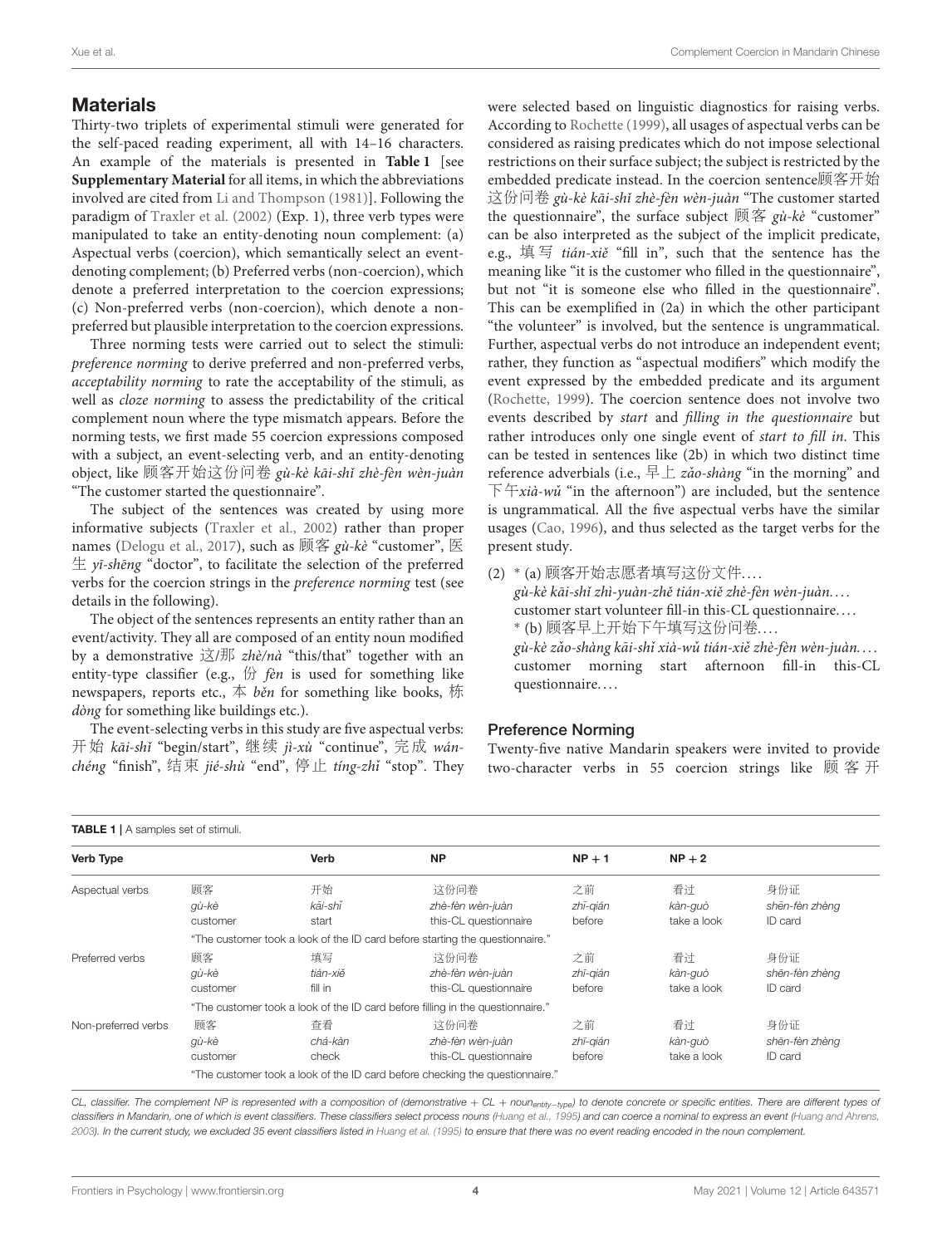始\_\_\_这份问卷 gù-kè kāi-shǐ\_\_zhè-fèn wèn-juàn "The customer started\_\_the questionnaire." Two examples were given at the beginning of the test, e.g., 小 雅阅读这 份 报 纸 xiǎo-yǎ yuè-dú zhè-fèn bào-zhǐ "Ms. Ya read the newspaper." Thirty-two test sentences were selected such that the dominant responses occurred six (24%) or more times among the participants' responses. The verbs selected for the preferred condition (e.g., 填  $\Xi$  tián-xiě "fill in") were those occurred most frequently, 11.50 times (out of 25) on average, ranging from 6 to 23 times; the verbs for the non-preferred condition (e.g., 查看 chá-kàn "check") were those occurred least frequently, 1.50 times on average, ranging from 1 to 5 times. We did not use verbs that never occurred for non-preferred candidates to try to minimize the possibility of making cloze probability of the complement noun very low. After the norming test, 32 triplets of expressions were determined.

#### Acceptability Norming

To assess the acceptability of the 32 triplets of experimental stimuli, sixty native Mandarin speakers, who did not participate in the preference norming test, were invited to rate the acceptability on a scale of  $6(1 = \text{completely unacceptable},$  $2 =$  almost unacceptable,  $3 =$  marginally unacceptable,  $4 =$ marginally acceptable,  $5 =$  almost acceptable, and  $6 =$  completely acceptable) based on their intuition. We used a scale with an even number of levels to avoid over-selection of the midpoints [\(Weems and Onwuegbuzie, 2001\)](#page-11-6). The experimental stimuli were randomly distributed to three lists with a Latin Square design. This was to make sure that none of the three conditions of each item occurred in the same list. Note, however, that since the 32 items could not be separated to the three lists equally, each list contained two conditions with 11 items and another condition with 10 items. Besides 32 experimental sentences in each list, 32 filler sentences were also made with 14–16 characters, same as the character numbers of the experimental sentences. The three lists were distributed to the sixty participants at random, each with twenty. No data were excluded in the acceptability norming test. Mean acceptability ratings for the aspectual verb sentences, preferred verb sentences, and non-preferred verb sentences were 4.06, 4.77, and 4.52, respectively. All means were higher than 3.5 (the midpoint of the scale), which indicated that all three types of sentences were acceptable to Mandarin speakers in general.

#### Cloze Norming

Due to the semantic properties of the three conditions manipulated, it is inevitable that the predictability of the complement noun, following the three types of verbs, must be distinct, which may consequently engender discrepancy in the processing patter of the noun together with any effect incurred by the condition/verb type. It is necessary, therefore, to evaluate the target noun's predictability in the three sentence types. Sixty native Mandarin speakers, who did not participate in either the preference norming test or the acceptability norming test, were asked to take the cloze norming with the 32 triplets generated in the preference norming. The participants were asked to provide three-character noun phrases to strings up to and including a demonstrative这/那 zhè / nà "this/that", like 顾客开始/填写/查 看这\_\_\_ gù-kè kāi-shǐ/ tián-xiě/chá-kàn zhè\_\_\_ "The customer started/filled-in/checked this\_\_\_." Two examples were shown to the participants in the instruction part of the test, such as 记 者 报 道 这则新闻 jì-zhě bào-dào zhè-zé xin-wén "The journalist reported the news." The 32 triplets of test sentences were randomly distributed to three lists with a Latin Square design so that none of the three conditions of each item occurred in the same list. Similar to the acceptability norming test, each list contained two conditions with 11 items and another condition with 10 items. The three lists were randomly distributed to the sixty participants, each with twenty. No participants' responses were removed.

Participants' responses were compared with the target words (i.e., the complement noun) of the test sentences. The responses were counted as the same as the target words based on two criteria: (1) the noun of the completed strings is the same as the noun of the complement of test sentences; (2) the classifier is not an event type in that an event classifier can coerce its modified entity-type noun an event reading [\(Huang and Ahrens, 2003\)](#page-10-32). In terms of the first criterion, for example, responses like 这部小说 zhè-bù xiǎo-shuō would be counted as the same as the target word 这本小说 zhè-běn xiǎo-shuō "this novel" in that the noun of the two phrases is the same  $\psi$ 说 xiǎo-shuō "novel", even though the classifiers are different 部 bù vs. 本 běn). In terms of the second criterion, responses like 这场电影 zhè-chǎng diàn-yǐng would be not counted as the same as the target word 这部电影 zhè- bù diàn-yǐng "this movie". This is because the classifier  $\frac{1}{2}$  chǎng is an event classifier, referring to "scheduled and regularly occurring events" [\(Huang and Ahrens, 2003,](#page-10-32) p. 6); thus, the composition of the complement noun phrase 这场电影 zhè-chǎng diàn-ying may express an event, which was not a qualified entity-denoting complement in this study. Cloze probabilities of the complement noun (proportion of the participants' responses completed with the target words) [\(Traxler et al., 2002,](#page-11-0) p. 534) following the aspectual verbs, preferred verbs, and non-preferred verbs were 0.06 (range  $= 0-0.45$ ), 0.39 (range  $= 0.05-0.90$ ), and 0.15 (range  $= 0-0.40$ ), respectively.

The experimental stimuli used in the self-paced reading experiment were adapted from the 32 triplets of sentences in the acceptability norming test. They were randomly distributed to three lists with Latin Square design, and only one version of each item occurred in each list. Thirty-two filler sentences with various sentence structures were also inserted to avoid the participants' awareness of the purpose of the research. To help participants familiarize the procedures, six items were practiced at the beginning of the list. Thus, 70 sentences in total were included. Note that this group of participants did not attend any of the three norming tests mentioned above.

## Procedures

The experiment was conducted in a quiet study room at the library of City University of Hong Kong. Participants were assigned with one of the three lists randomly and instructed to read sentences at their own pace. The experiment began with the presentation of written instructions on the screen, which were verbally reinforced by the experimenter. Before the real trials, a practice session was carried out to familiarize the participants with the experiment procedure. The experimental session lasted for approximately 15 minutes.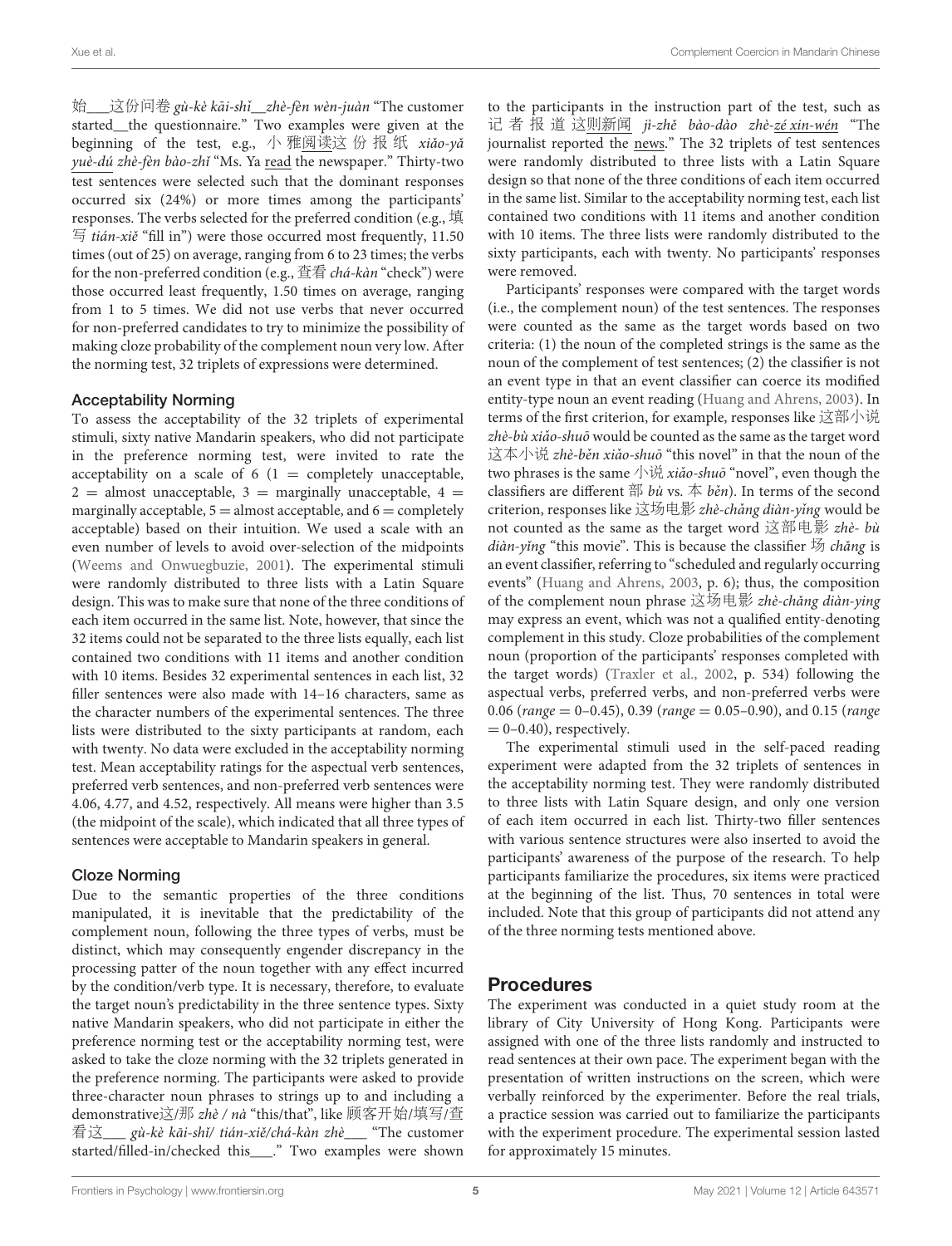The sentences were presented segment-by-segment (as shown in **[Table 1](#page-3-0)**) with a moving window procedure, with white characters (font Kai 14) on a black background. This was achieved through DMDX software [\(Forster and Forster, 2003\)](#page-10-33). Each trial began with a cross sign " $+$ ", and the first segment appeared upon pressing space bar. With the subsequent press, the following segment appeared, and the previous segment was replaced by a set of dashes. When finishing the reading of a sentence, participants were asked to answer a yes-or-no comprehension question relevant to the content of the sentences to ensure that they paid attention to the task. They responded by pressing Yes or No button on the keyboard. As long as the response was given, the next trial started. All sentences were presented randomly. The computer recorded the participants' responses to each question and reading time to each segment from the time a segment first appeared until the subsequent press of the space bar.

## DATA ANALYSIS

Statistical analyses were conducted in reading times (RTs) of four regions: the region containing the verb (e.g., 开始/填写/查看 kāi-shi/ tián-xiě/chá-kàn "start/fill in/check"), the critical region containing the complement noun phrase (NP, e.g., 这份问卷  $zh\`e$ fèn wèn-juàn "the questionnaire"), the post-critical region (NP  $+$  1, e.g.,  $\dot{\mathcal{Z}}$   $\dot{\mathcal{F}}$  *zhi-qián* "before"), and the subsequent region (NP + 2, e.g., 看过 kàn-guò "take a look"). The NP region was what we were focused on, to examine the potential processing cost; the verb region was examined to see whether there was any processing difference observed at the verbs, which might further influence the processing of the critical NP region; the  $NP + 1$  and  $NP + 2$  were two regions where spillover effects (if took place) might be observed.

Prior to the analysis, data were cleaned according to two separate measures [\(Dempsey et al., 2020\)](#page-10-34). First, participants were excluded based on how accuracy scores to all comprehension questions (<75%) which were calculated in Excel. After this was completed, one participant was removed for low accuracy. Second, reading times for words in the above-mentioned four regions of critical trials were excluded from analysis if they were longer than 2,000 ms or shorter than 100 ms. This results in a loss of 23 reading time data points, corresponding to 0.30% of reading time data.

The rest of data were analyzed in the R statistical environment [\(R Core Team, 2018\)](#page-10-35). To get an overview of reading times for each type of sentences at each region, mean reading times [using the tapply() function of the plyr package [\(Wickham, 2011\)](#page-11-7) in R] and difference-adjusted 95% (percentile) mixed-effect-modelbased intervals [\(Politzer-Ahles, 2017\)](#page-10-36) were first calculated. The intervals indicate roughly that when one sentence type's interval does not include another sentence type's mean, the two types are likely (but not guaranteed) to be significantly different in a mixed effect model [\(Politzer-Ahles, 2017;](#page-10-36) [Politzer-Ahles and Piccinini,](#page-10-37) [2018\)](#page-10-37). Results are reported in **[Table 2](#page-5-0)** and illustrated in **[Figure 1](#page-6-0)**.

Statistical analyses were conducted by performing separate linear mixed-effects models (lmer) with the lme4 package (Bates et al., [2015\)](#page-10-38) on the data from each of the four critical regions. As the dependent variable, the reading times were log-transformed to yield a model with approximately normal residuals. For each region, a linear mixed model was constructed, incorporating the categorical fixed effect of Verb Type (three levels: Aspectual verbs, Preferred verbs, Non-preferred verbs), the continuous fixed effect of NP Predictability, and their interaction. The Verb Type was dummy coded. We started with the full structure of random effects supported by the design, which included crossed random intercepts for both participants and items, and random slope parameters for the main effects of Verb Type, NP Predictability, as well as their interaction. We then simplified the full random effects structure via model comparisons to obtain the maximal fitting model for the data, using  $\alpha = 0.2$ [\(Matuschek et al., 2017\)](#page-10-39). The main effects of Verb Type <sup>∗</sup> NP Predictability, Verb Type, and NP Predictability were evaluated by means of likelihood ratio tests (i.e., comparing a model with one factor to the same model but without the factor).<sup>[1](#page-5-1)</sup> All

<span id="page-5-1"></span><sup>&</sup>lt;sup>1</sup>We thank a reviewer for the suggestion on an alternative method to evaluate multiple types of effects in a single model. The basic concept is to perform likelihood ratio tests in the way of comparing a maximal model to the same model but without the effect in question (see [Piccinini, 2018\)](#page-10-40). Note, however, that when using this method, we need to first make the categorical variable contrast coded (see [Piccinini, 2016\)](#page-10-41). By comparing the results obtained from the suggested method with the results obtained from our current method, both analyses reveal the main effect of Verb Type (particularly between Aspectual verb and Preferred verb conditions), which reaches the significance level at the words immediately after the NP complement. Differing from the current analyses, the suggested analyses reveal an effect of NP predictability at the  $NP + 1$  region, which was not found from our current analyses. This effect, in our view, however, might not be a real effect to some extent, as discussed in the manuscript (see Discussion section for details). The suggested analyses also report two more complicated interaction effects between NP Predictability and Contrasts differences, i.e., NP Predictability: Contrast 1 (between Verb Type 1 vs. Verb Type 2), and NP Predictability: Contrast 2 (between Verb Type 1 vs. Verb Type 3). These two interaction effects are not directly relevant and useful to our questions on whether there is a clear effect of Verb Type yielded and whether there is a simple interaction effect between Verb Type and NP Predictability. Therefore, we reported the results obtained from the current method in the manuscript.

<span id="page-5-0"></span>

| TABLE 2   Mean reading times (in milliseconds) at each region, and difference-adjusted 95% (percentile) mixed-effect-model-based intervals (Politzer-Ahles, 2017). |  |
|--------------------------------------------------------------------------------------------------------------------------------------------------------------------|--|
|--------------------------------------------------------------------------------------------------------------------------------------------------------------------|--|

|                  |                  |                  | $NP + 2$         |
|------------------|------------------|------------------|------------------|
|                  |                  |                  |                  |
| 404.99           | 443.64           | 461.33           | 429.33           |
| (387.20, 423.53) | (406.76, 480.12) | (431.65, 488.76) | (400.67, 457.12) |
| 408.08           | 422.98           | 418.59           | 404.10           |
| (389.97, 428.00) | (398.45, 448.09) | (400.74, 437.81) | (384.89, 425.53) |
| 405.22           | 425.54           | 427.78           | 405.83           |
| (383.94, 425.06) | (405.24, 446.95) | (406.61, 448.66) | (386.52, 424.88) |
|                  | Verb             | <b>NP</b>        | $NP + 1$         |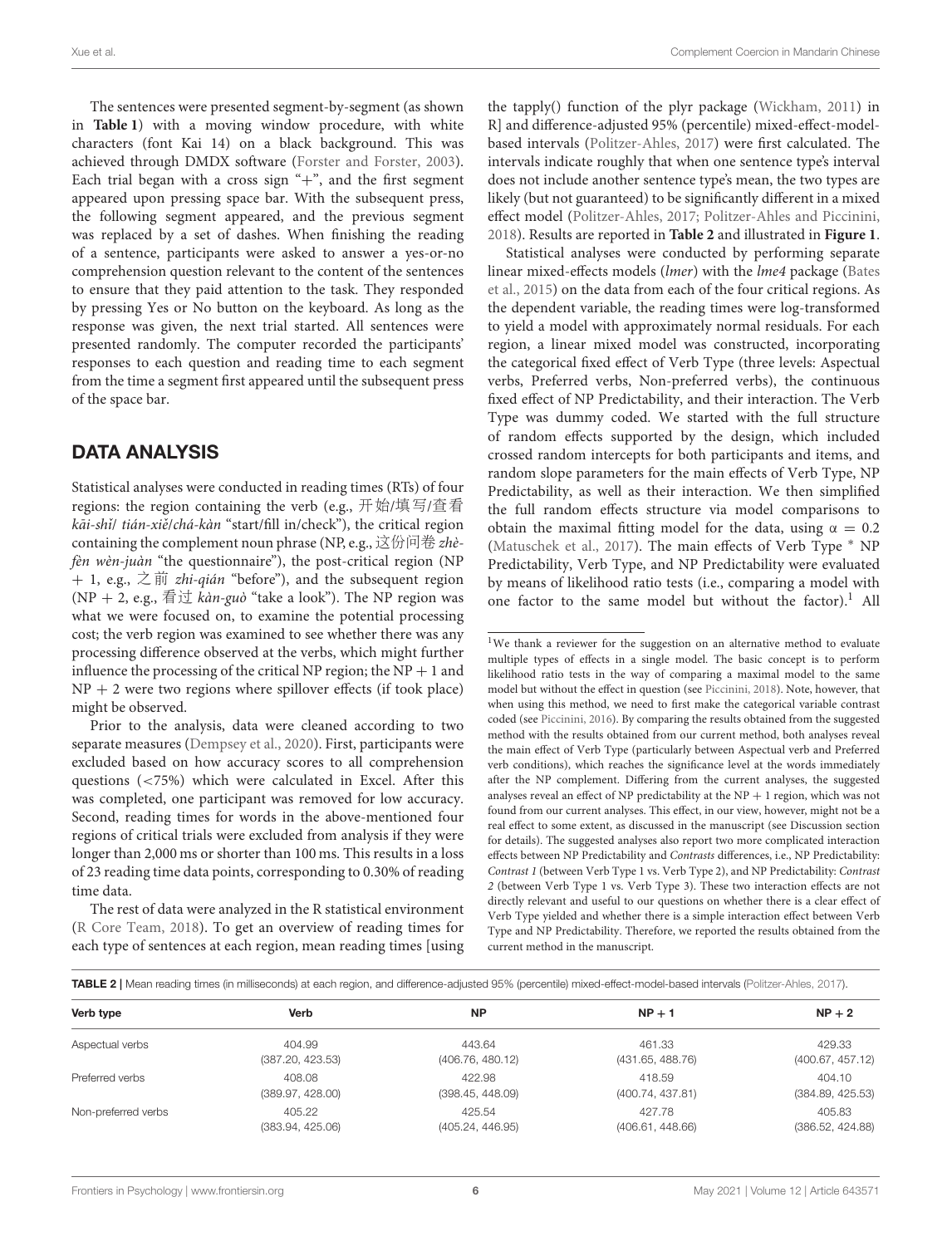

<span id="page-6-0"></span>FIGURE 1 | Mean reading times by verb type and region. The error bars indicate the difference-adjusted 95% (percentile) mixed-effect-model-based intervals [\(Politzer-Ahles, 2017\)](#page-10-36). The intervals can be generally interpreted as indicating that when one sentence type's interval does not include another sentence type's mean, the two types are likely (but not guaranteed) to be significantly different in a mixed effect model.

<span id="page-6-1"></span>TABLE 3 | Model comparisons: likelihood ratio tests.

| Model            | Formula                                                               |
|------------------|-----------------------------------------------------------------------|
| Full model       | $RT \sim VT$ * NPP + (1 + VT * NPP   Subject) + (1 + VT * NPP   Item) |
| Maximal<br>model | $RT \sim VT * NPP + (1 + VT   Subject) + (1 + NPP   item)$            |
| Model 1          | $RT \sim VT + NPP + (1 + VT   Subject) + (1 + NPP   item)$            |
| Model 2          | $RT \sim NPP + (1 + VT   Subject) + (1 + NPP   item)$                 |
| Model 3          | $RT \sim VT + (1 + VT   Subject) + (1 + NPP   item)$                  |

RT, Reading Time; VT, Verb Type; NPP, NP Predictability.

The interaction of VT<sup>\*</sup> NPP was evaluated by comparing Maximal model with Model 1. The main effect of VT was evaluated by comparing Model 1 with Model 2. The main effect of NPP was evaluated by comparing Model 1 with Model 3.

<span id="page-6-2"></span>TABLE 4 | Results of likelihood ratio tests.

| Region    | VT * NPP      |           | VT            |          | <b>NPP</b>    |         |
|-----------|---------------|-----------|---------------|----------|---------------|---------|
|           | $\chi^2$ (df) | p-value   | $\chi^2$ (df) | p-value  | $\chi^2$ (df) | p-value |
| Verb      | 1.350(2)      | 0.509     | 0.401(2)      | 0.818    | 0.071(1)      | 0.79    |
| <b>NP</b> | 4.997(2)      | 0.082     | 0.093(2)      | 0.954    | 0.044(1)      | 0.834   |
| $NP + 1$  | 10.54(2)      | $0.005**$ | 5.276(2)      | 0.071.   | 0.072(1)      | 0.788   |
| $NP + 2$  | 5.881(2)      | 0.053.    | 7.211(2)      | $0.027*$ | 0.002(1)      | 0.968   |

VT, Verb Type; NPP, NP Predictability.

\*\*\*p  $\leq 0.001$ ; \*\*p  $\leq 0.01$ ; \*p  $\leq 0.05$ ; '.'p  $\leq 0.1$ .

models are presented in **[Table 3](#page-6-1)**, and the results of likelihood ratio tests are reported in **[Table 4](#page-6-2)**. As for the main effect of Verb Type, pairwise comparisons were conducted by summarizing the maximal model [with the summary() function], and then releveling the baseline condition. Results can be found in **[Table 5](#page-6-3)**.

<span id="page-6-3"></span>TABLE 5 | Results of pairwise comparisons for the main effect of verb type.

|           | Comparison              |          | Estimate Std. error | df                | t        | р             |
|-----------|-------------------------|----------|---------------------|-------------------|----------|---------------|
| Verb      | AspV vs. PrefV          | 0.034    | 0.032               | 399.302           | 1.055    | 0.292         |
|           | AspV vs. NonPrefV       | 0.012    | 0.026               | 509.758           | 0.459    | 0.646         |
|           | PrefV vs NonPrefV       | $-0.022$ | 0.035               | 236,666           | $-0.622$ | 0.534         |
| <b>NP</b> | AspV vs. PrefV          | $-0.050$ | 0.037               | 815.106           | $-1.377$ | 0.169         |
|           | AspV vs. NonPrefV       | 0.015    | 0.030               | 482.638           | 0.495    | 0.621         |
|           | PrefV vs NonPrefV       | 0.065    | 0.038               | 1185.904          | 1.700    | 0.089.        |
| $NP + 1$  | AspV vs. PrefV          | $-0.125$ | 0.035               | 481.393           | $-3.560$ | ${<}0.001***$ |
|           | AspV vs. NonPrefV       | $-0.057$ | 0.029               | 566,083           | $-1.963$ | 0.050.        |
|           | PrefV vs. NonPrefV      | 0.069    | 0.037               | 539.865           | 1.856    | 0.064.        |
|           | $NP + 2$ AspV vs. PrefV | $-0.095$ | 0.031               | 1496.282 -3.030   |          | $0.002*$      |
|           | AspV vs. NonPrefV       | $-0.052$ | 0.027               | $958.687 - 1.955$ |          | 0.051.        |
|           | PrefV vs NonPrefV       | 0.043    | 0.034               | 1521.303          | 1.285    | 0.199         |

AspV, Aspectual Verb; PrefV, Preferred Verb; NonPrefV, Nonpreferred Verb. \*\*\*p  $\leq 0.001$ ; \*\*p  $\leq 0.01$ ; \*p  $\leq 0.05$ ; '.'p  $\leq 0.1$ .



<span id="page-6-4"></span>**FIGURE 2** | Relation between reading time (at  $NP + 1$ ) and  $NP$  predictability by verb type. The x-axis shows NP predictability, and the y-axis shows reading times (in milliseconds). The red squares represent reading times of  $NP + 1$  for each item in the aspectual verb condition; the black dots represent reading times of  $NP + 1$  in the non-preferred verb condition; and the blue triangles represent the reading times of  $NP + 1$  in the preferred verb condition. The three lines on this scatter plot indicate linear regression lines for the three verb types, the red line for the aspectual verb condition, the black line for the non-preferred verb condition, and the blue line for the preferred verb condition.

Since the interaction effect of Verb Type <sup>∗</sup> NP Predictability was also found at  $NP + 1$  and  $NP + 2$  (see **[Table 4](#page-6-2)**), we conducted additional linear mixed-effects analyses to examine how the NP Predictability interacted with the Verb Type to affect the reading times at the two critical regions. Before the statistical analyses, we first visualized the data by plotting a distribution of NP cloze probabilities for each item in terms of different verb types, together with reading time data points (from  $NP +$ 1 region to facilitate our later discussion) (see **[Figure 2](#page-6-4)**). We examined in which verb type the NP predictability may affect the reading time. All the data were subset into three groups in terms of Verb Type. The separate linear mixed-effects analyses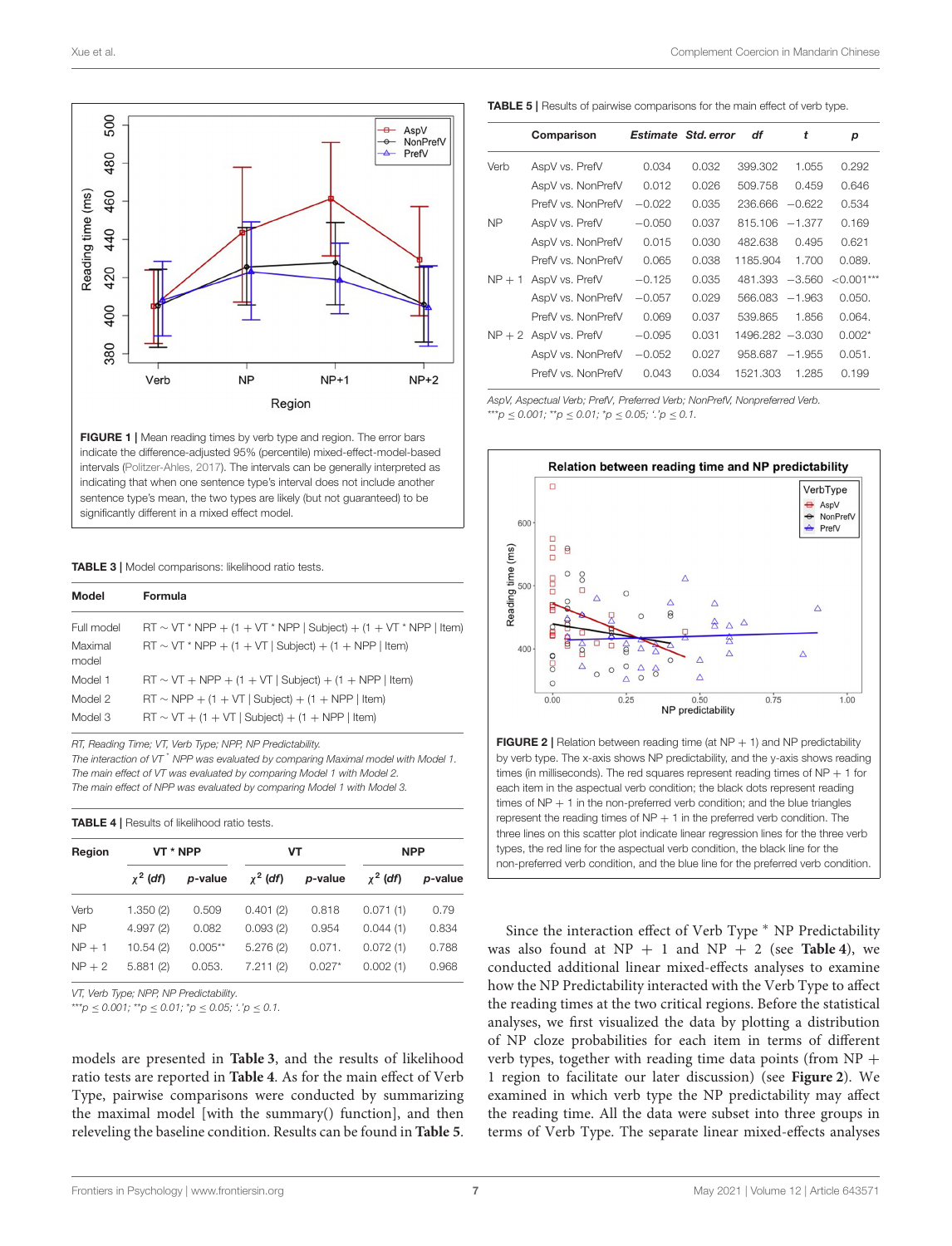were performed with these groups, with the log-transformed reading times as the dependent variable, NP Predictability as a fixed factor, and by-participants and by-items random slope for the main effects of NP Predictability. The statistical analyses were conducted on the data from each of the two critical regions (i.e.,  $NP + 1$ ,  $NP + 2$ ) where the interaction effect of Verb Type  $*$  NP Predictability was found. The results are reported in **[Table 6](#page-7-0)**.

## RESULTS

Mean reading times for all sentence types at the four critical regions are presented in **[Table 2](#page-5-0)**, and illustrated in **[Figure 1](#page-6-0)**. As presented in **[Table 4](#page-6-2)**, the verb region and the NP region did not show the main effect of Verb Type and the interaction effect between Verb Type and NP Predictability; the effects were found at the  $NP + 1$  and the  $NP + 2$  regions.

Considering the main effect of Verb Type, at the  $NP + 1$ region, the analyses revealed an effect of Verb Type [ $\chi^2_{(2)} = 5.276$ ,  $p = 0.071$ ] (see **[Table 4](#page-6-2)**). Aspectual verb sentences produced much longer reading time than Preferred verb sentences (42.74 ms) and Non-preferred verb sentences (33.55 ms), and the latter two did not yield a large difference in reading times (9.19 ms). Pairwise comparisons (see **[Table 5](#page-6-3)**) revealed that the reading time differences reached the significance level both between the Aspectual verb condition and the Preferred verb condition (*Estimate* =  $-0.125$ , *SE* = 0.035,  $t = -3.560$ ,  $p <$ 0.001), and between the Aspectual verb condition and the Nonpreferred verb condition (*Estimate* =  $-0.057$ , *SE* = 0.029, *t* =  $-1.963$ ,  $p = 0.050$ ). Between the Preferred verb condition and the Non-preferred verb condition, there was a marginal difference found (*Estimate* = 0.069, *SE* = 0.037,  $t = 1.856$ ,  $p = 0.064$ ).

The  $NP + 2$  region also illustrated the main effect of Verb Type  $[\chi^2_{(2)} = 7.211, p = 0.027]$ , exhibiting a similar pattern of reading times to the  $NP + 1$  region. Compared with Aspectual verb sentences, both the Preferred verb and Non-preferred sentences were processed with shorter reading times (−25.23, −23.50 ms). Pairwise comparisons showed that there was a statistically significant difference of reading times between the Aspectual verb and Preferred verb sentences (*Estimate* =  $-0.095$ ,  $SE = 0.031$ ,  $t = -3.030$ ,  $p = 0.002$ ), and between the Aspectual verb and Non-preferred verb sentences (Estimate =  $-0.052$ , SE  $= 0.027, t = -1.955, p = 0.051$ , but not between the two types of non-coercion sentences ( $Estimate = 0.043$ ,  $SE = 0.034$ ,  $t = 1.285$ ,  $p = 0.199$ ).

Considering the interaction between Verb Type and NP Predictability, the significant effect was found at both the NP + 1 [ $\chi^2_{(2)}$  = 10.54,  $p = 0.005$ ] and the NP + 2 regions [ $\chi^2_{(2)}$  = 5.881,  $p = 0.053$ ] (see **[Table 4](#page-6-2)**). The effect of NP Predictability on the reading time was only exhibited in the aspectual verb sentences (see **[Table 6](#page-7-0)**), particularly at the NP+1 region (*Estimate*  $= -233.93$ , SE = 87.14,  $t = -2.684$ ,  $p = 0.014$ ). This effect was not observed in the other two sentence types at any region.

In sum, the main effects of Verb Type and the interaction between Verb Type and NP Predictability were found at the two post-critical regions, i.e.,  $NP + 1$  and  $NP + 2$ . As for the

<span id="page-7-0"></span>TABLE 6 | Reading time results affected by NP predictability with the data subset by verb type.

|          |          | Estimate           | Std. error | df      |          | р        |
|----------|----------|--------------------|------------|---------|----------|----------|
| AspV     |          | $NP + 1 -233.93$   | 87.14      | 21.12   | $-2.684$ | $0.014*$ |
|          |          | $NP + 2 - 114.934$ | 93.759     | 6.861   | $-1.226$ | 0.261    |
| PrefV    | $NP + 1$ | 20.21              | 33.09      | 39.43   | 0.611    | 0.545    |
|          | $NP + 2$ | 6.998              | 31.121     | 580.291 | 0.225    | 0.822    |
| NonPrefV | $NP + 1$ | $-22.98$           | 83.32      | 28.01   | $-0.276$ | 0.785    |
|          | $NP + 2$ | $-48.39$           | 59.45      | 10.95   | $-0.814$ | 0.433    |
|          |          |                    |            |         |          |          |

AspV, Aspectual Verb; PrefV, Preferred Verb; NonPrefV, Nonpreferred Verb.

\*\*\*p  $\leq$  0.001; \*\*p  $\leq$  0.01; \*p  $\leq$  0.05; '.'p  $\leq$  0.1.

effect of Verb Type, it was mainly exhibited with the pairs of Aspectual verbs vs. Preferred verbs, and Aspectual verb vs. Nonpreferred verb. As for the interaction between Verb Type and NP Predictability, the NP Predictability effect on the reading time was only demonstrated on the aspectual verb sentences at the NP + 1 region. The results seem to show that the NP predictability was at play, to some extent, in affecting the reading times of sentences in the aspectual condition. However, this was actually not true, and shall be discussed in the Discussion section. The main effect of Verb Type and the interaction of the two fixed effects did not emerge at the verb region and the NP region.

### **DISCUSSION**

The current study investigates the processing of Mandarin sentences of complement coercion structure with aspectual verbs  $(i.e.,$  aspectual verbs  $+$  entity-denoting noun). Three main findings were obtained: (1) At both the NP + 1 and the NP + 2 region, coercion sentences (i.e., with aspectual verbs) induced much longer reading time than the other two conditions of non-coercion sentences (i.e., with preferred and non-preferred verbs respectively), which reached the significance level. (2) At the critical NP region, no statistically significant difference in reading times was observed between the coercion condition and the two non-coercion conditions, although the former did elicit numerically longer reading time than the latter. (3) Within the two non-coercion conditions, there was no large difference found through all the regions of interest, although a marginal difference was observed at the  $NP + 1$  region. The results are generally within our expectation and further discussed below.

The first finding indicates that interpreting sentences with complement coercion structure is more taxing and intensive than sentences with non-coercion structures. The result accords well with most of the previous psycholinguistic studies (e.g., McElree et al., [2001,](#page-10-3) [2006;](#page-10-10) [Traxler et al., 2002,](#page-11-0) [2005;](#page-11-2) [Pickering et al.,](#page-10-4) [2005;](#page-10-4) [Husband and Politzer-Ahles, 2016;](#page-10-14) [Delogu et al., 2017;](#page-10-15) Xue and Liu, [2020\)](#page-11-5). Sentences with complement coercion involves a type clash between the event-selecting verb and its entitydenoting complement noun. To resolve this clash in meaning, the language comprehension system is thought to implicitly shift the semantic type of the noun from an entity to an event to recover the implicit event information associated with the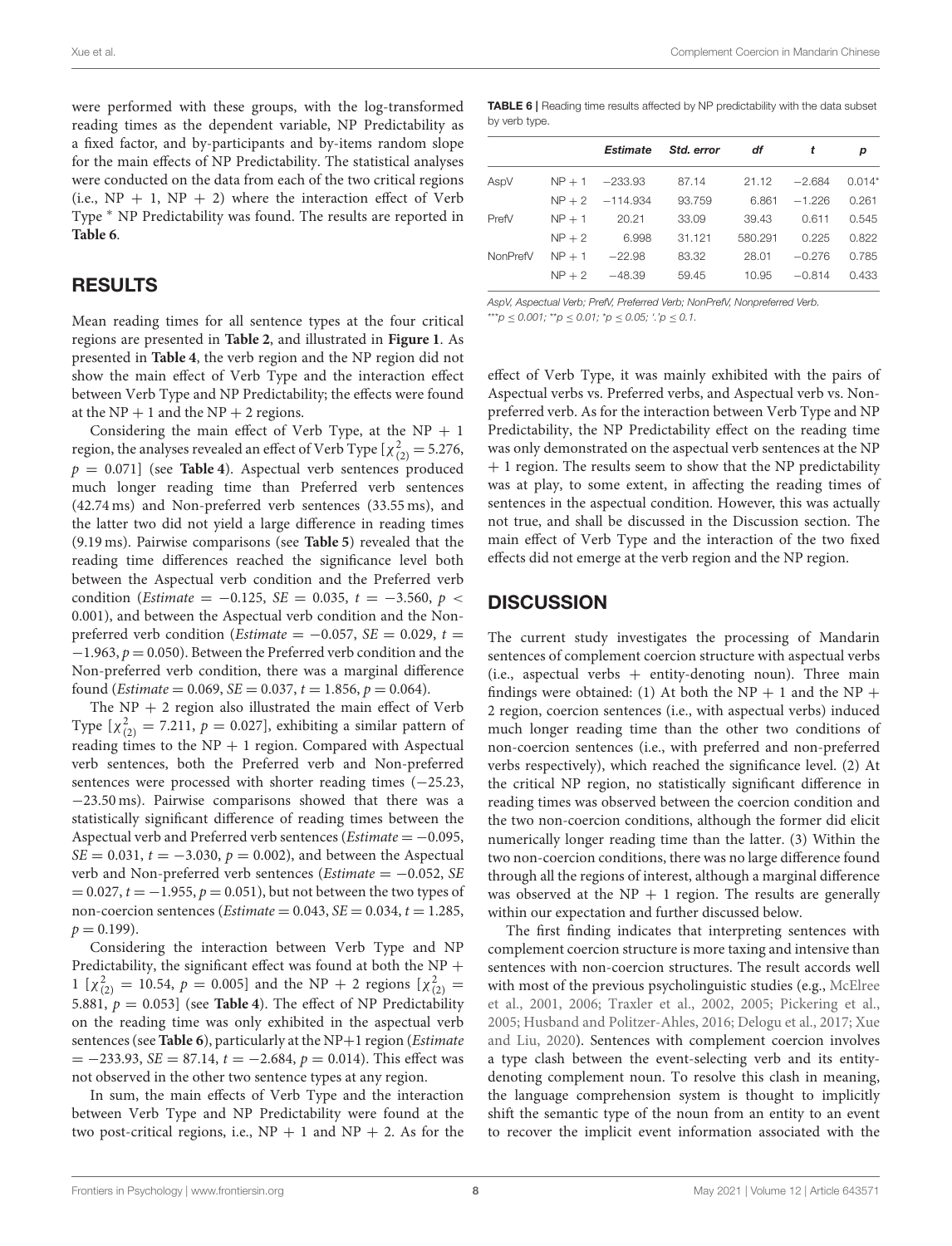Xue et al. Complement Coercion in Mandarin Chinese

object argument [\(Pustejovsky, 1991,](#page-10-0) [1995;](#page-10-1) [Jackendoff, 1997\)](#page-10-2). This operation enriches the semantic composition of the structure [\(Jackendoff, 1997\)](#page-10-2), which consequently requires more effort to process and thus triggers processing cost during real time comprehension (e.g., [Pickering et al., 2005;](#page-10-4) [Traxler et al., 2005;](#page-11-2) [McElree et al., 2006;](#page-10-10) [Frisson and McElree, 2008;](#page-10-5) Husband and Politzer-Ahles, [2016;](#page-10-14) [Xue and Liu, 2020\)](#page-11-5).

Alternatively, [Delogu et al. \(2017\)](#page-10-15) attributed the elicited processing cost to the high surprisal of the relatively unpredictable entity argument following the event-selecting verb, and the coercion specific operations may influence later processing stages. In their eye-tracking study, they matched the predictability of the complement noun preceded by a coercing verb (e.g., begin the book) vs. a non-coercing verb (e.g., buy the book). However, although predictability was controlled to be almost alike, the coercion condition still generated reading time slowdowns than the non-coercion counterpart, in terms of total reading times at the object noun (but not "earlier" reading times). The result is quite consistent with what we have obtained here, and this, from our view, suggests that semantic enrichment goes beyond the surprisal to affect the interpretation of complement coercion expressions. In the present study, we incorporated the cloze probability of the target noun to the statistical models, and still found the significant effect of verb types. This indicates that the processing slowdown in the coercion noun is more likely driven by the type converting to recover the implicit event information, above and beyond the surprisal effect.

One may argue that the semantic predictability of the complement nouns, even though not the fundamental source of the reading time slowdowns, may play a role more or less in the on-line processing of complement coercion sentences. As presented in the Data Analysis section, our analyses revealed an interaction effect of the noun predictability and the verb type, which, particularly, was manifested at the  $NP + 1$  word of the sentences with aspectual verbs (i.e., coercion) (see **[Table 6](#page-7-0)**). However, taking a close look of this set of data, it was found that many of the predictability values of the nouns following the aspectual verbs were at 0% (see **[Figure 2](#page-6-4)**), which manifested a floor effect (occurring when scores on a variable are approaching the possible lower limit) (Cramer and Howitt, [2004\)](#page-10-42). To this point, it is hard to examine the effect of the predictability in the aspectual verb condition. The low predictabilities of the entity-denoting noun in this condition were within the expectation, since at this region an event/actiondenoting complement is supposed to be there rather than the one denoting a physical object/entity. Interesting to note that the complement nouns following the non-preferred verbs were also relatively unexpected, similar to the ones following the aspectual verbs; however, there were still significant processing divergences detected between these two types of sentences. This further indicates that there is more likely an independent mechanism involved in the coercion sentences which gives rise to the demanding processing, most likely, the coercion operation according to the relevant literature.

The result that the processing cost is not detected at the critical noun region where the type-mismatch appears (but at the two subsequent regions) is not absolutely compatible with those self-paced results in [Pickering et al. \(2005\)](#page-10-4), [McElree et al.](#page-10-3) [\(2001\)](#page-10-3), and [Xue and Liu \(2020\)](#page-11-5), which reported either significant or marginal effect of verb type at the complement noun. In the [Pickering et al. \(2005\)](#page-10-4), the processing difficulty arose only at the noun but not the post-noun region. In the McElree et al. [\(2001\)](#page-10-3) study, the processing difficulty was generated at both the noun region and the post-noun region. [Xue and Liu](#page-11-5) [\(2020\)](#page-11-5) reported a marginal effect of condition at the noun and a significant effect of condition at the post-noun word. Note, however, that in the current study, although the reading times at the complement noun do not significantly differ between the aspectual coercion condition and the two non-coercion conditions, there are still numerical discrepancies displayed clearly: aspectual verb condition with 443.64 ms, preferred verb condition with 422.98 ms, and non-preferred verb condition with 425.54 ms. Furthermore, it is also necessary to note a salient difference in types of coercing verbs between the present study and the other three studies: in the current study, homogenous stimuli with only aspectual verbs (e.g.,  $\#\nexists \vec{r}$  kāi-shi "begin/start") were used; in the other three studies, however, heterogenous stimuli with aspectual verbs (e.g., begin), psychological verbs (e.g., enjoy), and other type-unspecified verbs (e.g., try) were included. The heterogenous stimuli issue was addressed in [Katsika et al. \(2012\)](#page-10-9), [Piñango and Deo \(2016\)](#page-10-19), and [Lai \(2017\)](#page-10-8). Thus, we selected the homogenous stimuli to try to avoid any effect triggered by potential un-uniformed selection properties of different verb types. Given the spill-over effect elicited, it may be resulted from two possibilities. One is that coercion construction more likely requires interpolation of additional semantic structure to meet the constraint of the event-selecting verbs; the processing difficulty thus may occur soon after readers encounter the entity noun, as suggested in [McElree et al. \(2001\)](#page-10-3) and [Traxler et al. \(2002\)](#page-11-0). On the other hand, the delayed processing cost may be caused by the nature of the self-paced reading paradigm used. Even though the processing difficulty is triggered at the noun where the type mismatch occurs, since the task is acted with pressing buttons, the effect might be reflected after the noun. In particularly, the smaller variety of verbs used in the present study may have allowed participants to rush through the sentences more quickly, causing effects to appear after the critical word.

The third finding, regarding the marginal reading time discrepancy at the  $NP + 1$  within the two non-coercion conditions (i.e., preferred and non-preferred) and the absence of this discrepancy at the  $NP + 2$ , indicates that the two types of expressions behave similarly during the real-time comprehension. The result differs from [McElree et al. \(2001\)](#page-10-3), in which they reported reading time slowdowns at the noun of non-preferred expressions compared to preferred expressions. The more processing demands for the non-preferred expressions were suggested to be likely due to "the non-prototypical relationship" expressed between the verb and the object noun. For example, "writing a book" is a more prototypical activity for an author than "reading a book" as for the coercion expression The author began the book. But the potential reasons for this difference are not entirely clear. In the current study, the slightly more taxing processing detected on the  $NP + 1$  words in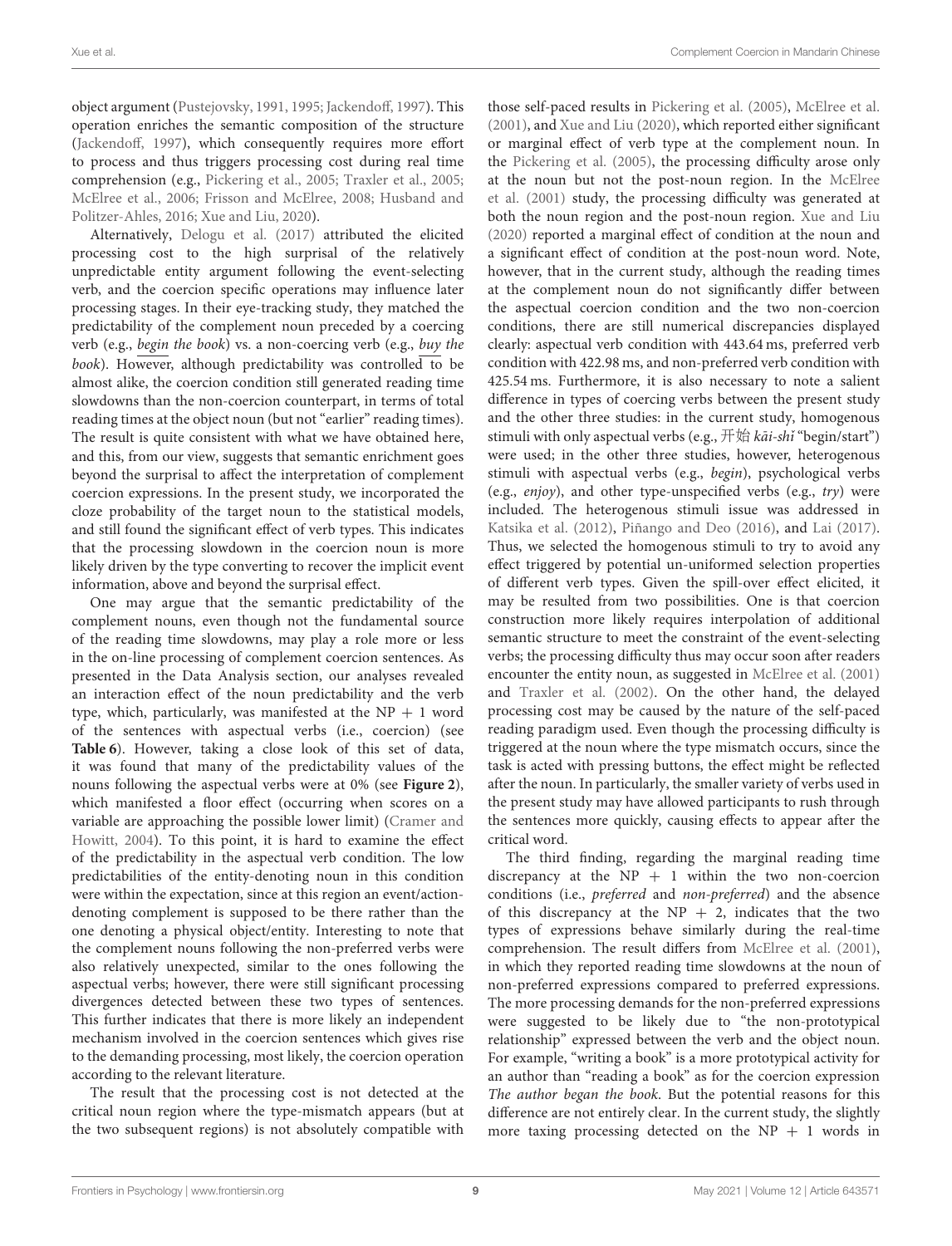the non-preferred sentences, however, disappear when readers encounter the word at the  $NP + 2$  region, which, at least, indicates that the processing profile of the non-preferred sentences did not deviate largely from the processing profile of the preferred sentences. Our result largely aligns with [Xue and Liu \(2020\)](#page-11-5), who did not find reading time discrepancy between non-preferred and preferred conditions either at the complement noun or the subsequent words. As pointed out by [Traxler et al. \(2002\)](#page-11-0), in the non-coercion sentences, the verb specifies an activity and the default interpretation of the object noun is compatible with the verb's selectional restrictions; thus, there is no need of additional semantic processing at all in interpreting the sentences.

This study makes both theoretical and empirical contributions to the complement coercion phenomenon. It shows the presence of a processing cost of Mandarin sentences with complement coercion, particularly with aspectual verbs. The similar processing profiles exhibited in Mandarin–a language outside Indo-European languages family, compared with those in English and German, for instance, offer clear cross-linguistic evidence to the theory-building of complement coercion as a universal phenomenon. As mentioned previously, complement coercion has been studied extensively and systematically in Indo-European languages with both analytical analyses and empirical evidence. Our evidence on Mandarin Chinese extends the theoretical validity and applicability of complement coercion outside the Indo-European language family to show that syntactically-allowed semantic type shifting is cognitively more costly and engender difficulty in sentence processing. Moreover, the study makes a significant contribution to verify previous conflicting views on complement coercion in Mandarin Chinese. Although complement coercion has been postulated as existing in Mandarin by some scholars, there has never been direct empirical evidence. Given the suggested differences by [Song](#page-10-24) [\(2015\)](#page-10-24) between Mandarin and English, i.e., complement coercion is less pervasive in Mandarin with weaker/little potentials for some Mandarin event-selecting verbs to trigger coercion, it is doubtful if Mandarin sentences with complement coercion will evoke taxing processing. This study is determined to seek empirically valid evidence to verify previous claims. In addition, the current study is a follow-up of a preliminary study on the processing of Mandarin sentences with complement coercion configuration by [Xue and Liu \(2020\)](#page-11-5) that looked at a wider range of potential coercing verbs, which, according to some recent studies [\(Katsika et al., 2012;](#page-10-9) [Piñango and Deo, 2016\)](#page-10-19), may be problematic given the distinct selectional properties of lexical items. Refining the experimental design applied in Xue and Liu [\(2020\)](#page-11-5), the current study includes only a homogeneous verb type, i.e., aspectual verbs, which have been acknowledged as representatives of coercing verbs, in order to have a more rigid design and to obtain more convincing evidence for the processing patterns of Mandarin sentences.

A few limitations may need to keep in mind. Firstly, as mentioned, the cloze probability of the noun complement was not manipulated. Although this factor was included in our statistical models, it would be better if the variable could be controlled in the experimental design, such that the processing cost, observed on and/or after the target noun, could be exclusively attributed to the effect of verb type rather than other possible effects. Second, the study was carried out with the self-paced reading paradigm, which might not be the most natural way of examining the reading process compared with other on-line techniques, such as eye movements and event-related potentials (ERPs). To capture a comprehensive picture of complement coercion interpretation in Mandarin, further research may adopt other reliable methods to verify the findings reported here.

# **CONCLUSION**

The present study provides experimental evidence for processing costs in sentences involving complement coercion in Mandarin, especially with aspectual verbs combining with an entitydenoting complement. While the processing cost is not observed at the critical complement noun, it is detected at the regions directly following the noun. The absence of the processing cost at the critical region is attributed to the possibility that readers might have realized the type mismatch when encountering the entity object argument but more time is reflected at the later words to repair the mismatch, or the possibility that the nature of the self-paced reading paradigm applied in the current study may lead to spill-over effect. Overall, the results support the most of the previously relevant studies, and are consistent with the traditional semantic enrichment account for the processing difficulty. The study contributes plausible and compelling evidence to coercion studies crosslinguistically.

# DATA AVAILABILITY STATEMENT

All experimental stimuli, data, as well as R-codes for analyses are available at [https://osf.io/wd2g7/?view\\_only=](https://osf.io/wd2g7/?view_only=9939497a78bd41d6a0ac01896ca61612) [9939497a78bd41d6a0ac01896ca61612.](https://osf.io/wd2g7/?view_only=9939497a78bd41d6a0ac01896ca61612)

# ETHICS STATEMENT

The studies involving human participants were reviewed and approved by Ethics Committee of the Department of Linguistics and Translation, City University of Hong Kong. The participants provided their written informed consent to participate in this study.

# AUTHOR CONTRIBUTIONS

All authors contributed to the conception and design of the study, as well as manuscript revision. ML and SP-A supervised the project. WX performed the data collection and wrote the manuscript. WX and SP-A performed the statistical analyses. WX, ML, and SP-A revised the manuscript. All authors read the final manuscript and agreed to the submission of this version.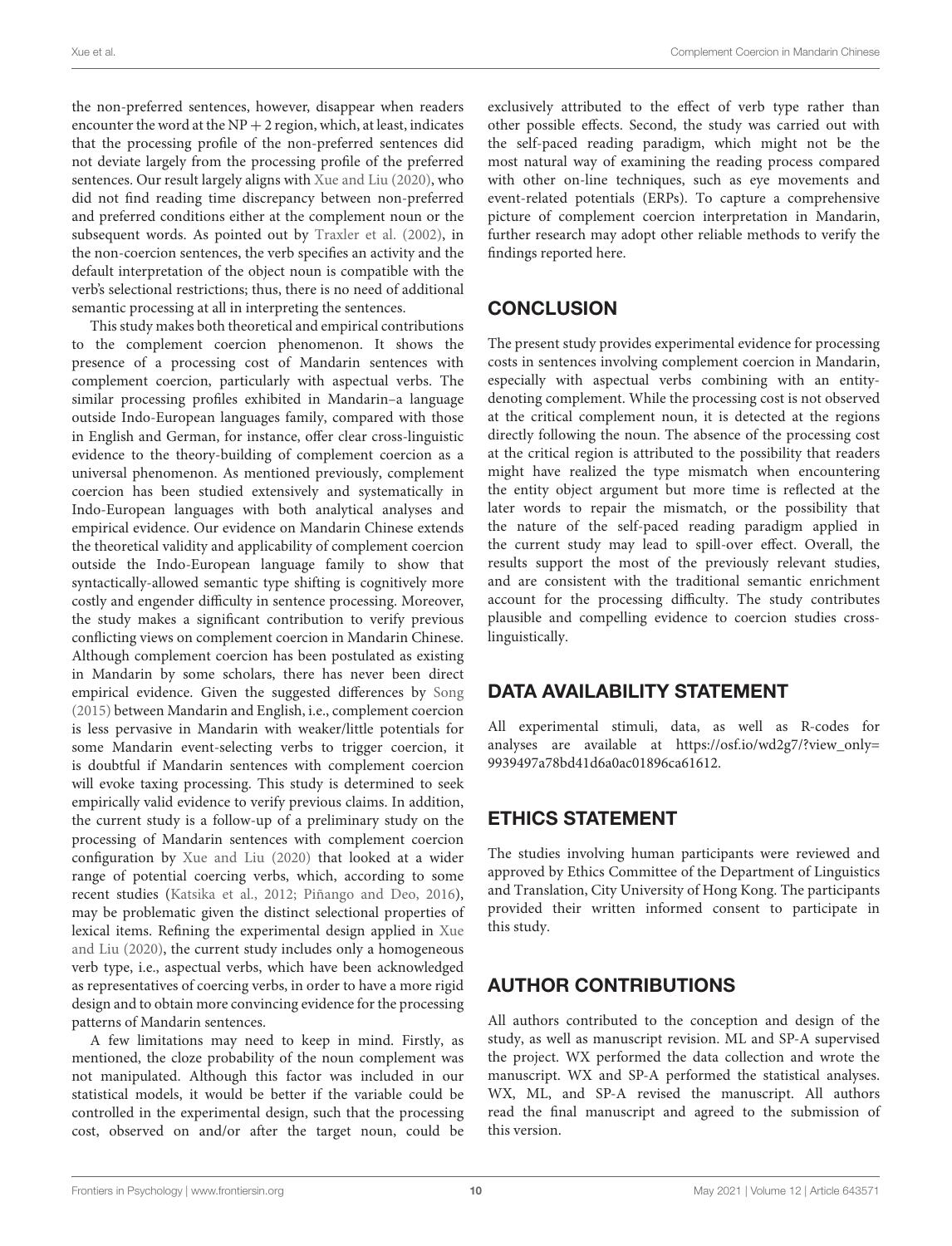## ACKNOWLEDGMENTS

The authors would like to thank Tian Gan of City University of Hong Kong for her assistance in data analyses. The authors are also grateful to all the participants for their participation.

## **REFERENCES**

- <span id="page-10-13"></span>Baggio, G., Choma, T., Van Lambalgen, M., and Hagoort, P. (2010). Coercion and compositionality. J. Cogn. Neurosci. 22, 2131–2140. doi: [10.1162/jocn.2009.21303](https://doi.org/10.1162/jocn.2009.21303)
- <span id="page-10-38"></span>Bates, D., Mächler, M., Bolker, B. M., and Walker, S. C. (2015). Fitting linear mixedeffects models using lme4. J. Stat. Softw. 67, 1–48. doi: [10.18637/jss.v067.i01](https://doi.org/10.18637/jss.v067.i01)
- <span id="page-10-30"></span>Cao, F. F. (1996). Hanyu de Tisheng Dongci 汉语的提升动词 [Raising verbs in Chinese]. Zhongguo Yuwen中国语文 [Stud. Chin. Lang.] 3, 172–182.
- <span id="page-10-42"></span>Cramer, D., and Howitt, D. L. (2004). The Sage Dictionary of Statistics: A Practical Resource for Students in the Social Sciences. London: Sage.
- <span id="page-10-15"></span>Delogu, F., Crocker, M. W., and Drenhaus, H. (2017). Teasing apart coercion and surprisal: Evidence from eye-movements and ERPs. Cognition 161, 46–59. doi: [10.1016/j.cognition.2016.12.017](https://doi.org/10.1016/j.cognition.2016.12.017)
- <span id="page-10-34"></span>Dempsey, J., Liu, Q., and Christianson, K. (2020). Convergent probabilistic cues do not trigger syntactic adaptation: evidence from self-paced reading. J. Exp. Psychol. Learn. Mem. Cogn. 46, 1906–1921. doi: [10.1037/xlm0000881](https://doi.org/10.1037/xlm0000881)
- <span id="page-10-33"></span>Forster, K. I., and Forster, J. C. (2003). DMDX: A windows display program with millisecond accuracy. Behav. Res. Methods Instruments Comput. 35, 116–124. doi: [10.3758/BF03195503](https://doi.org/10.3758/BF03195503)
- <span id="page-10-5"></span>Frisson, S., and McElree, B. (2008). Complement coercion is not modulated by competition: evidence from eye movements. J. Exp. Psychol. Learn. Mem. Cogn. 34, 1–11. doi: [10.1037/0278-7393.34.1.1](https://doi.org/10.1037/0278-7393.34.1.1)
- <span id="page-10-25"></span>Goldberg, A. E. (1995). Constructions: A Construction Grammar Approach to Argument Structure. Chicago: University of Chicago Press.
- <span id="page-10-17"></span>Hale, J. (2001). "A probabilistic earley parser as a psycholinguistic model," in Proceedings of the second Meeting of the North American Chapter of the Association for Computational Linguistics on Language technologies (Morristown, NJ: Association for Computational Linguistics), 1–8.
- <span id="page-10-23"></span>Hsu, C. C., and Hsieh, S. K. (2013). "To coerce or not to coerce: a corpus-based exploration of some complement coercion verbs in Chinese," in Proceedings of the 6<sup>th</sup> International Conference on Generative Approaches to the Lexicon (GL2013) (Pisa, Italy: Association for Computational Linguistics), 13–20.
- <span id="page-10-32"></span>Huang, C. R., and Ahrens, K. (2003). Individuals, kinds and events: classifier coercion of nouns. Lang. Sci. 25, 353–373. doi: [10.1016/S0388-0001\(02\)00021-9](https://doi.org/10.1016/S0388-0001(02)00021-9)
- <span id="page-10-31"></span>Huang, C. R., Chen, K. J., and Lai, C. X. (1995). Mandarin Chinese classifier and noun-classifier collocation dictionary. Taipei: Mandarin Daily Press.
- <span id="page-10-7"></span>Husband, E. M., Kelly, L. A., and Zhu, D. C. (2011). Using complement coercion to understand the neural basis of semantic composition: evidence from an fMRI study. J. Cogn. Neurosci. 23, 3254–3266. doi: [10.1162/jocn\\_a\\_00040](https://doi.org/10.1162/jocn_a_00040)
- <span id="page-10-14"></span>Husband, E. M., and Politzer-Ahles, S. (2016). "Coercing events or inserting structure? Eye-tracking evidence for a distinction between semantic and syntactic enrichment," in Poster presented at the 22nd Architectures and Mechanisms in Language Processing (AMLaP) Conference (Bilbao, Spain). Available online at: [https://www.polyu.edu.hk/cbs/sjpolit/pubs/](https://www.polyu.edu.hk/cbs/sjpolit/pubs/HusbandPolitzer-Ahles2016_AMLaP.pdf) [HusbandPolitzer-Ahles2016\\_AMLaP.pdf](https://www.polyu.edu.hk/cbs/sjpolit/pubs/HusbandPolitzer-Ahles2016_AMLaP.pdf) (accessed December 6, 2020).
- <span id="page-10-2"></span>Jackendoff, R. (1997). The Architecture of the Language Faculty. Cambridge, MA: MIT Press.
- <span id="page-10-9"></span>Katsika, A., Braze, D., Deo, A., and Piñango, M. M. (2012). Complement coercion: Distinguishing between type-shifting and pragmatic inferencing. Mental Lexicon 7, 58–76. doi: [10.1075/ml.7.1.03kat](https://doi.org/10.1075/ml.7.1.03kat)
- <span id="page-10-6"></span>Kuperberg, G. R., Choi, A., Cohn, N., Paczynski, M., and Jackendoff, R. (2010). Electrophysiological correlates of complement coercion. J. Cogn. Neurosci. 22, 2685–2701. doi: [10.1162/jocn.2009.21333](https://doi.org/10.1162/jocn.2009.21333)
- <span id="page-10-8"></span>Lai, Y. Y. (2017). The Complement Coercion Phenomenon: Implications for Models of Sentence Processing (Doctoral dissertation). Yale University.
- <span id="page-10-26"></span>Levin, B. (1993). English Verb Classes and Alternations: A Preliminary Investigation. Chicago: University of Chicago press.

## SUPPLEMENTARY MATERIAL

<span id="page-10-27"></span>The Supplementary Material for this article can be found [online at: https://www.frontiersin.org/articles/10.3389/fpsyg.](https://www.frontiersin.org/articles/10.3389/fpsyg.2021.643571/full#supplementary-material) 2021.643571/full#supplementary-material

- <span id="page-10-18"></span>Levy, R. (2008). Expectation-based syntactic comprehension. Cognition 106, 1126–1177. doi: [10.1016/j.cognition.2007.05.006](https://doi.org/10.1016/j.cognition.2007.05.006)
- <span id="page-10-28"></span>Li, C. N., and Thompson, S. A. (1981). Mandarin Chinese: A Functional Reference Grammar. Berkeley: University of California Press.
- <span id="page-10-22"></span>Lin, S. Y., Hsieh, S. K., and Huang, Y. J. (2009). "Exploring Chinese type coercion: A web-as-corpus study," in Proceedings of The 5<sup>th</sup> International Conference on Generative Approaches to the Lexicon (Pisa, Italy), 43–50.
- <span id="page-10-20"></span>Lin, T. H. J., and Liu, C. Y. C. (2005). Coercion, event structure, and syntax. Nanzan Linguist. 2, 9–31. Available online at: [https://citeseerx.ist.psu.edu/viewdoc/](https://citeseerx.ist.psu.edu/viewdoc/download?doi=10.1.1.475.4197&rep=rep1&type=pdf) [download?doi=10.1.1.475.4197&rep=rep1&type=pdf](https://citeseerx.ist.psu.edu/viewdoc/download?doi=10.1.1.475.4197&rep=rep1&type=pdf) (accessed May 14, 2021).
- <span id="page-10-21"></span>Liu, M. C. (2005) Lexical information and. beyond: meaning coercion and constructional inference of the Mandarin verb gan. J. Chin. Linguist. 33, 310–332. Available online at: [https://citeseerx.ist.psu.edu/viewdoc/](https://citeseerx.ist.psu.edu/viewdoc/download?doi=10.1.1.605.1690&rep=rep1&type=pdf) [download?doi=10.1.1.605.1690&rep=rep1&type=pdf](https://citeseerx.ist.psu.edu/viewdoc/download?doi=10.1.1.605.1690&rep=rep1&type=pdf) (accessed May 14, 2021).
- <span id="page-10-39"></span>Matuschek, H., Kliegl, R., Vasishth, S., Baayen, H., and Bates, D. (2017). Balancing type I error and power in linear mixed models. J. Mem. Lang. 94, 305–315. doi: [10.1016/j.jml.2017.01.001](https://doi.org/10.1016/j.jml.2017.01.001)
- <span id="page-10-10"></span>McElree, B., Pylkkänen, L., Pickering, M. J., and Traxler, M. J. (2006). A time course analysis of enriched composition. Psychonom. Bull. Rev. 13, 53–59. doi: [10.3758/BF03193812](https://doi.org/10.3758/BF03193812)
- <span id="page-10-3"></span>McElree, B., Traxler, M. J., Pickering, M. J., Seely, R. E., and Jackendoff, R. (2001). Reading time evidence for enriched composition. Cognition 78, B17–B25. doi: [10.1016/S0010-0277\(00\)00113-X](https://doi.org/10.1016/S0010-0277(00)00113-X)
- <span id="page-10-41"></span>Piccinini, P. (2016). Contrast Coding with Three-Level Variables [web blog post]. Available online at: [https://pagepiccinini.com/2016/03/18/contrast-coding](https://pagepiccinini.com/2016/03/18/contrast-coding-with-three-level-variables/#toc_3)[with-three-level-variables/#toc\\_3](https://pagepiccinini.com/2016/03/18/contrast-coding-with-three-level-variables/#toc_3) (accessed April 24, 2021).
- <span id="page-10-40"></span>Piccinini, P. (2018). Lesson 6, Part 2: Linear Mixed Effects Models (LMEM) [web blog post]. Available online at: [https://pagepiccinini.com/r-course/lesson-6](https://pagepiccinini.com/r-course/lesson-6-part-2-linear-mixed-effects-models/) [part-2-linear-mixed-effects-models/](https://pagepiccinini.com/r-course/lesson-6-part-2-linear-mixed-effects-models/) (accessed April 24, 2021).
- <span id="page-10-4"></span>Pickering, M. J., McElree, B., and Traxler, M. J. (2005). The difficulty of coercion: a response to de Almeida. Brain Lang. 93, 1–9. doi: [10.1016/j.bandl.2004.07.005](https://doi.org/10.1016/j.bandl.2004.07.005)
- <span id="page-10-19"></span>Piñango, M. M., and Deo, A. (2016). Reanalyzing the complement coercion effect through a generalized lexical semantics for aspectual verbs. J. Semant. 33, 359–408. doi: [10.1093/jos/ffv003](https://doi.org/10.1093/jos/ffv003)
- <span id="page-10-11"></span>Piñango, M. M., and Zurif, E. B. (2001). Semantic operations in aphasic comprehension: implications for the cortical organization of language. Brain Lang. 79, 297–308. doi: [10.1006/brln.2001.2492](https://doi.org/10.1006/brln.2001.2492)
- <span id="page-10-36"></span>Politzer-Ahles, S. (2017). An extension of within-subject confidence intervals to models with crossed random effects. Quant. Methods Psychol. 13, 75–94. doi: [10.20982/tqmp.13.1.p075](https://doi.org/10.20982/tqmp.13.1.p075)
- <span id="page-10-37"></span>Politzer-Ahles, S., and Piccinini, P. (2018). On visualizing phonetic data from repeated measures experiments with multiple random effects. J. Phonet. 70, 56–69. doi: [10.1016/j.wocn.2018.05.002](https://doi.org/10.1016/j.wocn.2018.05.002)
- <span id="page-10-0"></span>Pustejovsky, J. (1991). The generative lexicon. Comput. Linguist. 17, 409–441.
- <span id="page-10-1"></span>Pustejovsky, J. (1995). The Generative Lexicon. Cambridge, MA: MIT Press.
- <span id="page-10-16"></span>Pylkkänen, L., Martin, A. E., McElree, B., and Smart, A. (2009). The anterior midline field: coercion or decision making? Brain Lang. 108, 184–190. doi: [10.1016/j.bandl.2008.06.006](https://doi.org/10.1016/j.bandl.2008.06.006)
- <span id="page-10-12"></span>Pylkkänen, L., and McElree, B. (2007). An MEG study of silent meaning. J. Cogn. Neurosci. 19, 1905–1921. doi: [10.1162/jocn,.2007.19.11.1905](https://doi.org/10.1162/jocn,.2007.19.11.1905)
- <span id="page-10-35"></span>R Core Team (2018). R: A Language and Environment for Statistical Computing. Vienna, AT: R Foundation for Statistical Computing. Available online at: <https://www.R-project.org/> (accessed April 23, 2021).
- <span id="page-10-29"></span>Rochette, A. (1999). "The selection properties of aspectual verbs," in Beyond Principles and Parameters, eds K. Johnson and I. G. Roberts (Dordrecht: Springer), 145–165.
- <span id="page-10-24"></span>Song, Z. Y. (2015). Shengcheng ciku lilun yu hanyu shijian qiangpo xianxiang yanjiu 生成词库理论与汉语事件强迫现象研究 [The generative lexicon and event